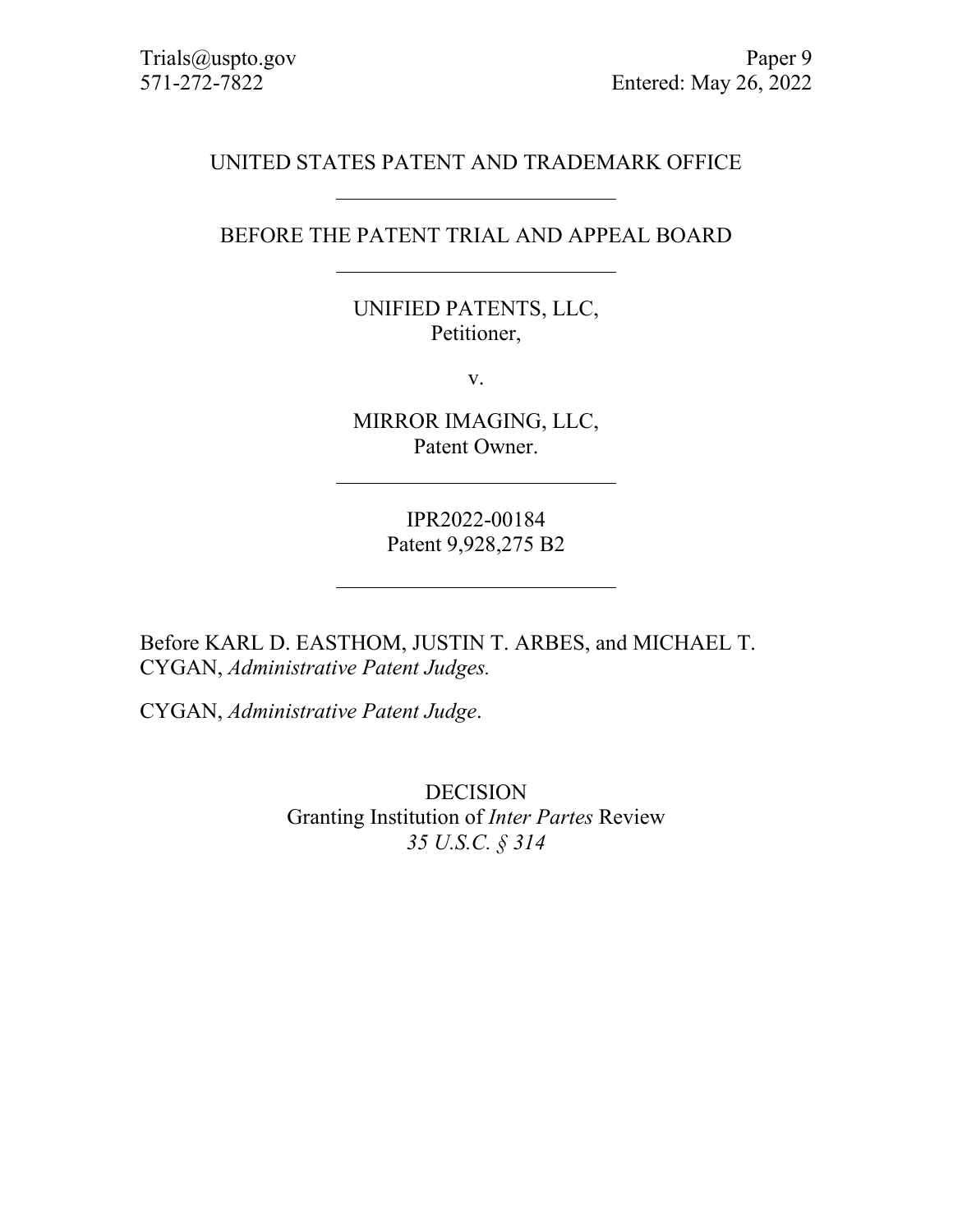## I. INTRODUCTION

Unified Patents, LLC ("Petitioner") filed a Petition (Paper 1, "Pet.") requesting institution of *inter partes* review of claims 1–12, 14, and 15 of U.S. Patent No. 9,928,275 B2 (Ex. 1001, "the '275 patent"). Mirror Imaging, LLC ("Patent Owner") filed a Preliminary Response. Paper 6 ("Prelim. Resp."). With our permission, Petitioner filed a Reply, to address arguments as to discretionary denial under 35 U.S.C. § 314(a). Paper 7 ("Reply"). Patent Owner filed a Sur-reply. Paper 8 ("Sur-reply").

Pursuant to 35 U.S.C. § 314(a), an *inter partes* review may be instituted only if "the information presented in the petition . . . and any [preliminary] response . . . shows that there is a reasonable likelihood that the petitioner would prevail with respect to at least 1 of the claims challenged in the petition."

For the reasons given below, on this record Petitioner has established a reasonable likelihood that it would prevail in showing the unpatentability of at least one of claims 1–12, 14, and 15 of the '275 patent. Accordingly, we institute an *inter partes* review as to all of the challenged claims of the '275 patent and all of the asserted grounds of unpatentability.

#### II. BACKGROUND

#### *A. Real Parties-in-Interest*

Petitioner identifies itself, Unified Patents, LLC (Petitioner) as the sole real-party in interest. Pet. 76. Patent Owner identifies itself, Mirror Imaging, LLC as the real party-in-interest. Paper 4, 2.

# *B. Related Proceedings*

The parties identify the following litigation that involves the patent at issue: *Mirror Imaging, LLC v. United Services Automobile Association*, 6-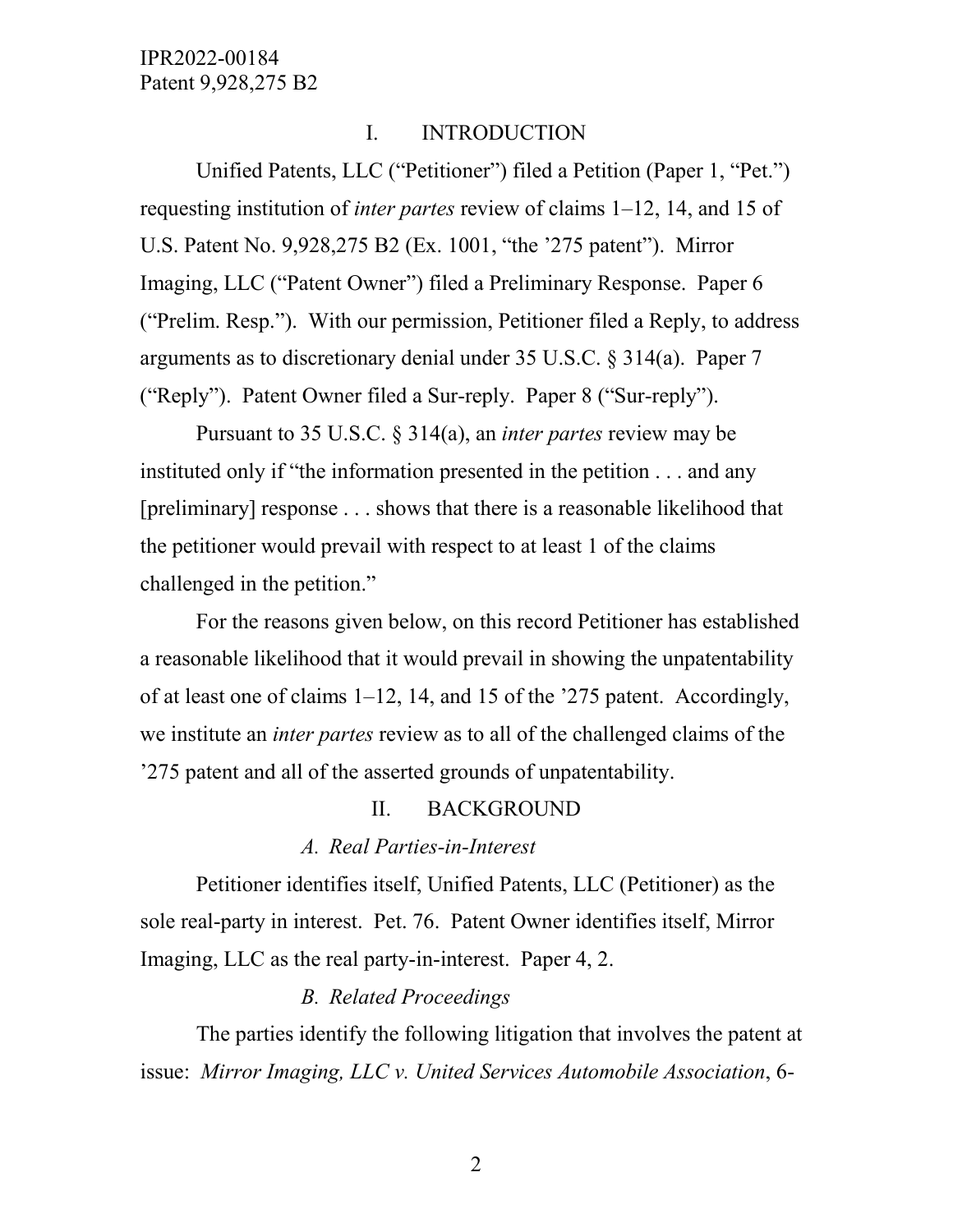21-cv-00575 (W.D. Tex. filed Jun. 07, 2021); *Mirror Imaging, LLC v. BancorpSouth Bank*, No. 6-21-cv-00578 (W.D. Tex. filed Jun. 07, 2021); *Mirror Imaging LLC v. Capital One, NA*, No. 6-21-cv-00517 (W.D. Tex. filed May. 21, 2021); *Mirror Imaging LLC v. PNC Bank*, NA, No. 6-21-cv-00518 (W.D. Tex. filed May. 21, 2021); *Mirror Imaging LLC v. Bank of America, NA*, No. 6-21-cv-00463 (W.D. Tex. filed May 04, 2021); *Mirror Imaging LLC v. JPMorgan Chase Bank, NA*, No. 6-21-cv-00464 (W.D. Tex. filed May 04, 2021); and *Mirror Imaging LLC v. Wells Fargo Bank, NA*, No. 6-21-cv-00465 (W.D. Tex. filed May 04, 2021). Pet. 76–77; Prelim. Resp. 3. A further case, *Mirror Imaging, LLC v. TruWest Credit Union*, No. 6-21 cv-00577 (W.D. Tex. filed Jun. 07, 2021), is listed in the Petition, and noted in the Reply as having been dismissed with prejudice. Reply 1. The Reply also characterizes the *BancorpSouth* proceeding as having been "dismissed after [Patent Owner] did not oppose summary judgment." *Id.* Patent Owner does not dispute this characterization. *See* Sur-reply.

*C. The '275 Patent (Ex. 1001)*

The '275 patent is titled "Remote Document Retrieval and Storage System." Ex. 1001, code (54). The '275 patent issued from Application Serial No. 14/857,854, filed on September 18, 2015, and claims priority through a chain of applications to provisional application No. 60/129,021, filed on April 13, 1999. *Id.* at codes (21), (22), (60), (63).

Patent Owner describes the '275 patent as

directed to an apparatus and method that solved the technological problems associated with back-office records retrieval by interlinking multiple data storage facilities. This technological solution and inventive concept allowed financial institutions, for the first time, to seamlessly outsource the responsibilities associated with obtaining archived documents. Moreover, this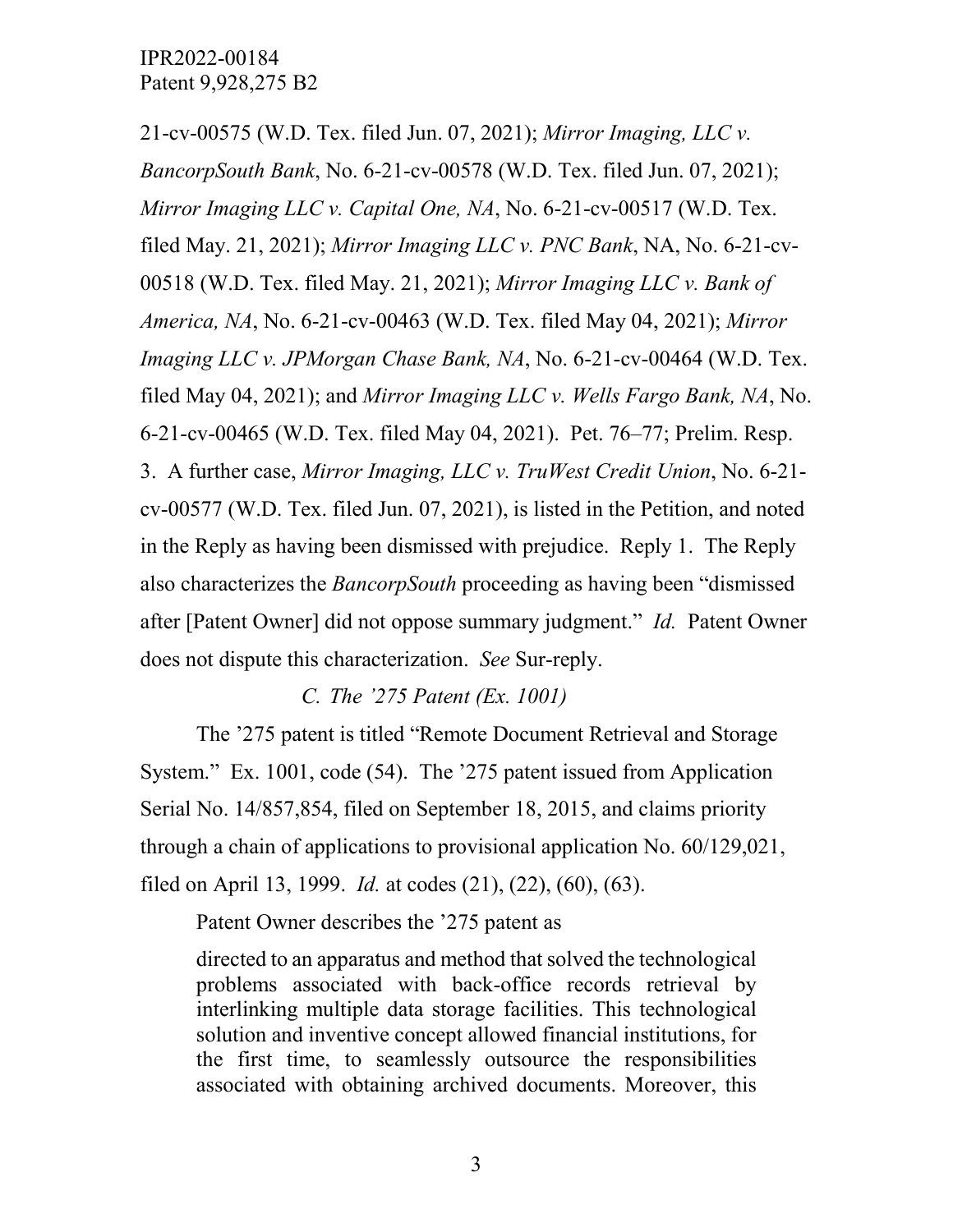> technological solution greatly improved the functionality of data archive systems by providing unconventional access to both the on-site and off-site storage databases from a common interlinked interface.

Prelim. Resp. 2–3.

# *D. Illustrative Claim*

Claim [1](#page-3-0) is reproduced below:<sup>1</sup>

1. (i) A system for selectively storing and retrieving electronic images of a plurality of financial documents, each electronic image being associated with a document parameter that includes a numerical sequence that is representative of a record date of the corresponding financial document, the system comprising:

(ii) a first storage system including a first fixed medium, the first storage system being associated with a first entity and configured to:

(a) store at least some of the electronic images for the plurality of financial documents

(b) wherein the document parameter for each of the at least some of the electronic images that are configured to be stored in the first storage system are greater than a predetermined parameter, wherein the predetermined parameter is a date or time period;

(iii) a second storage system including a second fixed medium, wherein the second storage system is located remotely from the first storage system, the second storage system being associated with a second entity and configured to:

(a) store at least some of the electronic images for the plurality of financial documents

(b) wherein the document parameter for each of the at least some of the electronic images configured to be stored in the second storage system are less than or equal to the predetermined parameter;

(iv) an electronic processor which has electronic access to the first and second storage systems and is also interlinked to the first storage system and the second storage system, wherein the electronic processor is interlinked to the first storage system and the second storage system through an interlinked interface, wherein the electronic processor is configured to:

<span id="page-3-0"></span><sup>&</sup>lt;sup>1</sup> Reference numbers and letters added by Petitioner (Pet.  $30-57$ ) appear in parentheses.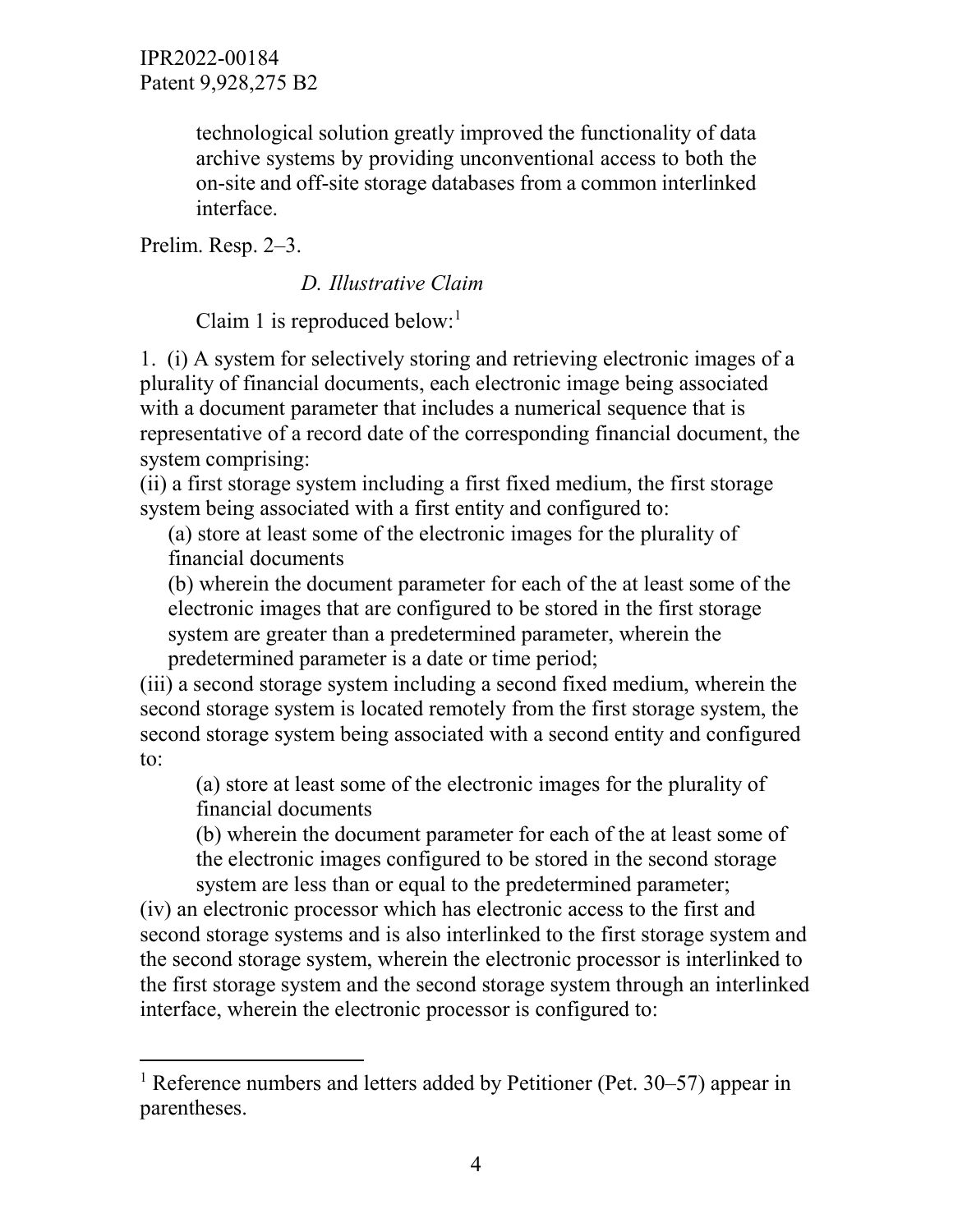(a) receive a request for one of the stored electronic images of the plurality of financial documents;

(b) compare the numerical sequence of the document parameter associated with the requested stored electronic image to the predetermined parameter;

(c) automatically access the first storage system when the numerical sequence of the document parameter associated with the requested stored electronic image is greater than the predetermined parameter; automatically access the second storage system when the numerical sequence of the document parameter associated with the requested stored electronic image is less than or equal to the predetermined parameter;

(d) and automatically retrieve the requested stored electronic image from the first storage system or the second storage system once the first storage system or the second storage system has been accessed.

Ex. 1001, 11:54–12:40. Claims 2–9 depend from claim 1. *Id.* at 12:41–

13:9. Independent claim 10 recites a method having limitations similar to

that of claim 1. *Id.* at 13:10–14:19. Claims 11, 12, 14, and 15 depend,

directly or indirectly, from claim 10. *Id.* at 14:20–25, 14:31–37.

*E. The Asserted Challenge to Patentability*

Petitioner asserts that claims 1–12, 14, and 15 are unpatentable on the following challenge: [2](#page-4-0)

| <b>Claim(s)</b> Challenged | 35 U.S.C. § | Reference(s)/Basis                                    |
|----------------------------|-------------|-------------------------------------------------------|
| $ 1-12, 14, 15 $           | 103         | $\vert$ Cullen <sup>3</sup> , Archwametv <sup>4</sup> |

Pet. 12.

<span id="page-4-0"></span> $2^2$  For purposes of this Decision, we assume the claims at issue have an effective filing date prior to March 16, 2013, the effective date of certain amendments in the Leahy-Smith America Invents Act, Pub. L. No. 112-29, 125 Stat. 284 (2011) ("AIA"), and we apply the pre-AIA versions of 35 U.S.C. §§ 102 and 103. *See* Ex. 1001, code (63); Pet. 12–13. <sup>3</sup> US 6,592,629 B1, filed Nov. 13, 1997, issued July 15, 2003 (Ex. 1004).

<span id="page-4-2"></span><span id="page-4-1"></span><sup>&</sup>lt;sup>4</sup> "Design and simulation of a totally digital image system for medical image applications," Charnchai Archwamety, The University of Arizona, 1987, available at<http://hdl.handle.net/10150/184294> (Ex. 1005).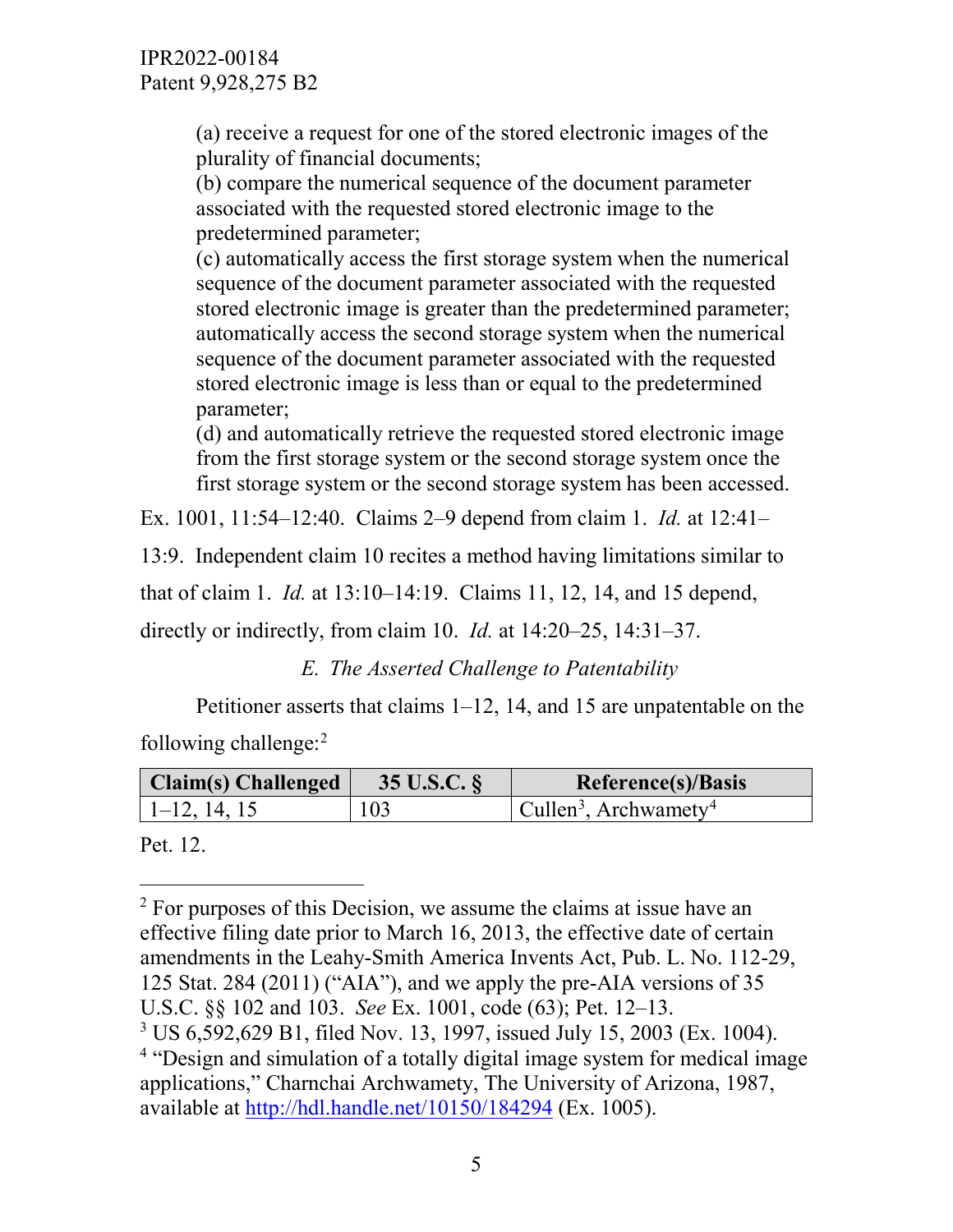For purposes of institution, we consider the totality of evidence on the record as to whether a document is a prior art printed publication. *Hulu, LLC v. Sound View Innovations, LLC*, IPR2018-01039, Paper 29, 17–18 (PTAB Dec. 20, 2019) (precedential). Such evidence may include indicia on the face of the reference, such as printed dates and stamps, evidence of indexing on a national library system website, declaration from a content owner, and evidence that a copy has been accessed by the public at the relevant time. *Id.* at 17–19. "[A]t the institution stage, the petition must identify, with particularity, evidence sufficient to establish a reasonable likelihood that the reference was publicly accessible before the critical date of the challenged patent and therefore that there is a reasonable likelihood that it qualifies as a printed publication." *Id.* at 13. We consider the evidence presented by Petitioner.

Petitioner asserts that Archwamety is a printed publication because (i) it is a dissertation bearing a 1987 date, (ii) bears an attestation by its author that it "is deposited in the University Library to be made available to borrowers," (iii) was publicly accessible by March 1989, (iv) library records show it to have been cataloged, indexed, and shelved no later than March 1989, (v) library records show it to have been indexed under "Image processing, Digital techniques" and through searchable fields, and (vi) it has been cited by multiple articles in trade journals. Pet. 13–18 (citing *inter alia* Ex. 1016 (Declaration of Ingrid Hsieh-Yee, Ph.D.). Patent Owner has not taken a position on this issue at this stage.

Based on the totality of evidence provided, we determine, for purposes of institution, that Petitioner has established a reasonable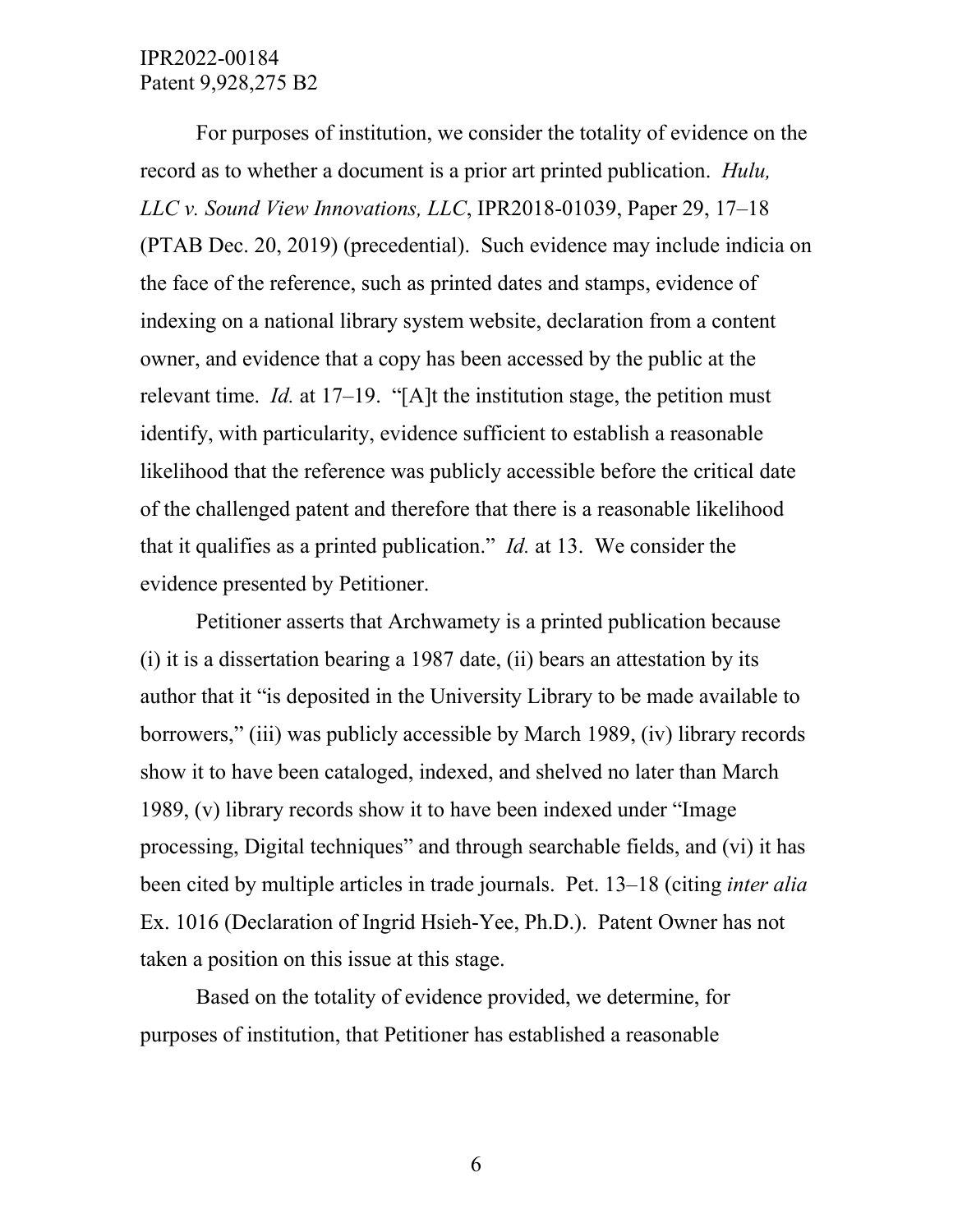likelihood that Archwamety is a prior art printed publication under

35 U.S.C. § 102.

Petitioner supports its Petition with a Declaration by Darrell D. E. Long, Ph.D. Ex. 1003.

## III. ANALYSIS

*A. Discretionary Denial Under 35 U.S.C. § 314(a)* Institution of an *inter partes* review is discretionary. Section 314(a) of Title 35 of the United States Code provides that

[t]he Director may not authorize an inter partes review to be instituted unless the Director determines that the information presented in the petition . . . and any response . . . shows that there is a reasonable likelihood that the petitioner would prevail with respect to at least 1 of the claims challenged in the petition.

The U.S. Supreme Court has explained that because  $\S 314$  includes no mandate to institute review, "the agency's decision to deny a petition is a matter committed to the Patent Office's discretion." *Cuozzo Speed Techs., LLC v. Lee*, 579 U.S. 201, 273 (2016); *see also Harmonic Inc. v. Avid Tech., Inc.*, 815 F.3d 1356, 1367 (Fed. Cir. 2016) (explaining that under § 314(a), "the PTO is permitted, but never compelled, to institute an IPR proceeding"). The Director has delegated this authority under  $\S 314(a)$  to the Board. 37 C.F.R. § 42.4(a) ("The Board institutes the trial on behalf of the Director.").

In this proceeding, Patent Owner argues that we should exercise discretion to deny institution under § 314(a), because four district court trials on the patent being petitioned are scheduled to commence on February 2, 2023, nearly five months before the projected final written decision. Prelim. Resp. 4. Patent Owner contends that the factors identified in *Apple Inc. v.*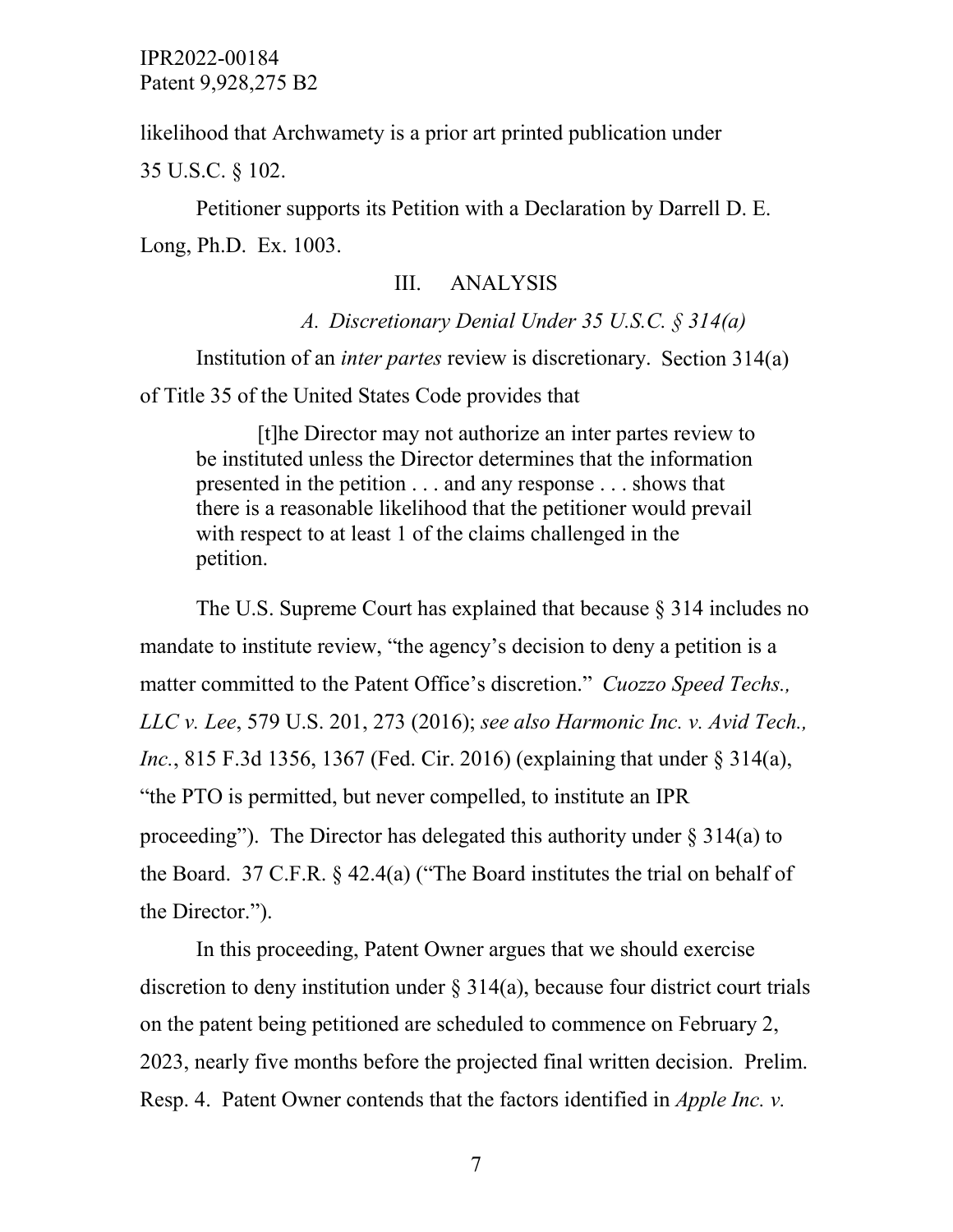*Fintiv, Inc.*, IPR2020-00019, Paper 11 at 6 (PTAB Mar. 20, 2020)

(precedential) ("*Fintiv*"), weigh heavily in favor of denying institution. *Id.*  at 5.

In *Fintiv*, the Board ordered supplemental briefing on a nonexclusive list of factors for consideration in analyzing whether the circumstances of a parallel district court action are a basis for discretionary denial of trial institution under *NHK Spring Co. v. Intri-Plex Techs., Inc.*, IPR2018-00752, Paper 8 (PTAB Sept. 12, 2018) (precedential). *Fintiv*, Paper 11 at 5−16. Those factors include the following:

1. whether the court granted a stay or evidence exists that one may be granted if a proceeding is instituted;

2. proximity of the court's trial date to the Board's projected statutory deadline for a final written decision;

3. investment in the parallel proceeding by the court and the parties;

4. overlap between issues raised in the petition and in the parallel proceeding;

5. whether the petitioner and the defendant in the parallel proceeding are the same party; and

6. other circumstances that impact the Board's exercise of discretion, including the merits.

*Id.* at 5−6. Here, we consider these factors to determine whether we should exercise discretion to deny institution. In evaluating the factors, we take a holistic view of whether efficiency and integrity of the system are best served by denying or instituting review. *Id.* at 6.

*Factor 1: Whether the court granted a stay or evidence exists that one may be granted if a proceeding is instituted*

Patent Owner contends that this factor supports denial because

Petitioner is not a party to any of the district court cases, and therefore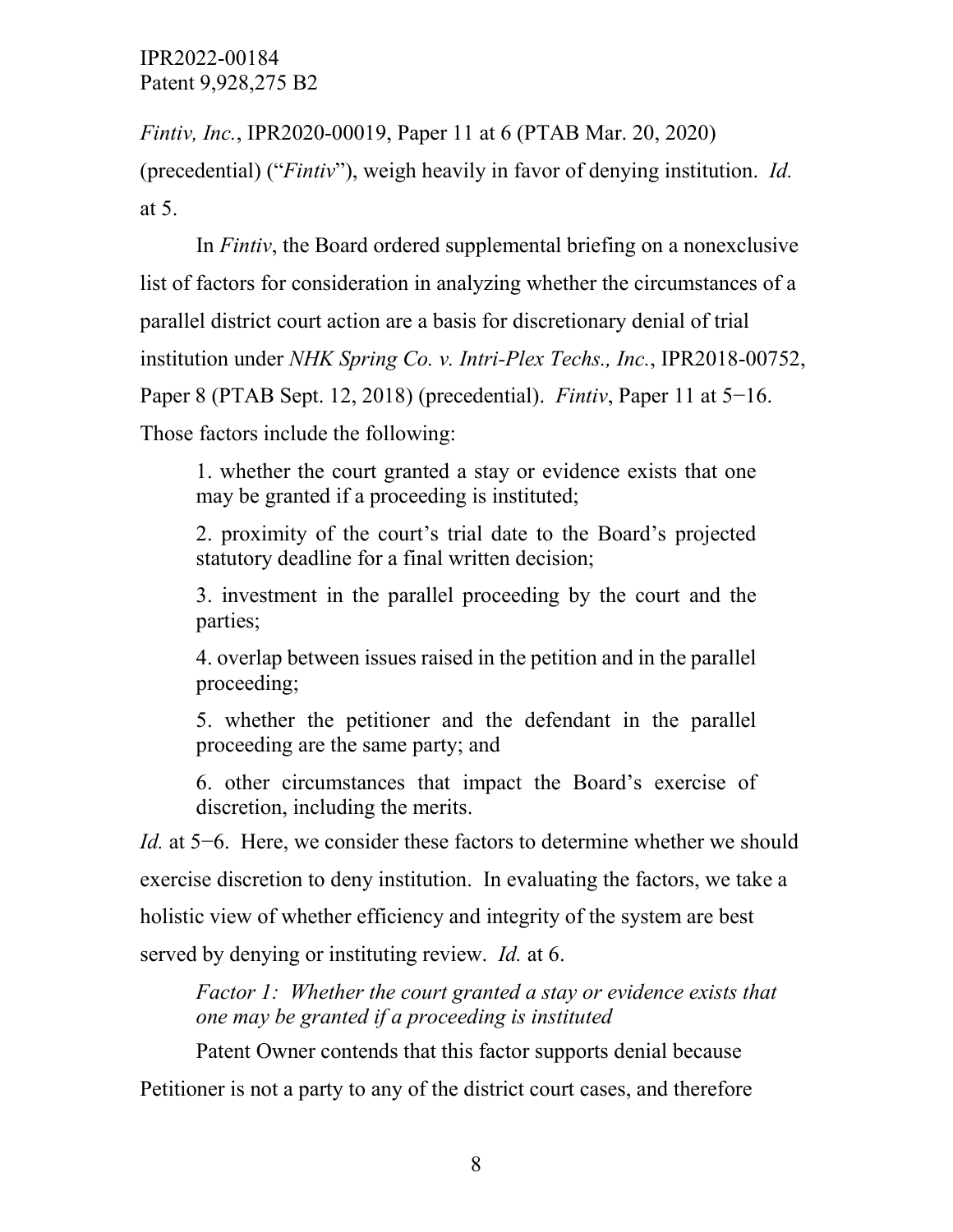cannot seek a stay. Prelim. Resp. 5. Patent Owner further contends that the particular district court is unlikely to grant any requested stay absent special circumstances. *Id.* at 6. Petitioner argues that any evidence of a stay is speculative, and thus weighs neither for or against discretionary denial. Pet. 72.

On the record before us, we agree with Petitioner. We decline to speculate how the court might decide a motion to stay in the event it is filed, or whether parties not involved in this *inter partes* review proceeding might file a request to stay one or more of the district court proceedings. As the Board has explained, "[a] judge determines whether to grant a stay based on the facts of each specific case as presented in the briefs by the parties." *See Apple Inc. v. Fintiv, Inc.*, IPR2020-00019, Paper 15 at 12 (PTAB May 13, 2020) (informative) ("*Fintiv II*"). Accordingly, we find that this factor does not weigh for or against exercising our discretion to deny institution.

# *Factor 2: Proximity of the court's trial date to the Board's projected statutory deadline for a final written decision*

Patent Owner contends that four of the district court proceedings share a common consolidated schedule having a trial set to commence on February 2, 2023, nearly five months prior to the Board's projected June 30, 2023 final written decision deadline. Prelim. Resp. 7 (listing the "the Capital One Case, the BoA Case, the JPMorgan Case and the Wells Fargo Case").

Petitioner argues that the trial date of the fifth district court proceeding is not until July 24, 2023–after the Board's final written decision deadline. Reply 1. Petitioner further argues that the trial dates are speculative, particularly in view of the fact that four of nine district court cases involving the '275 patent have been dismissed or had unopposed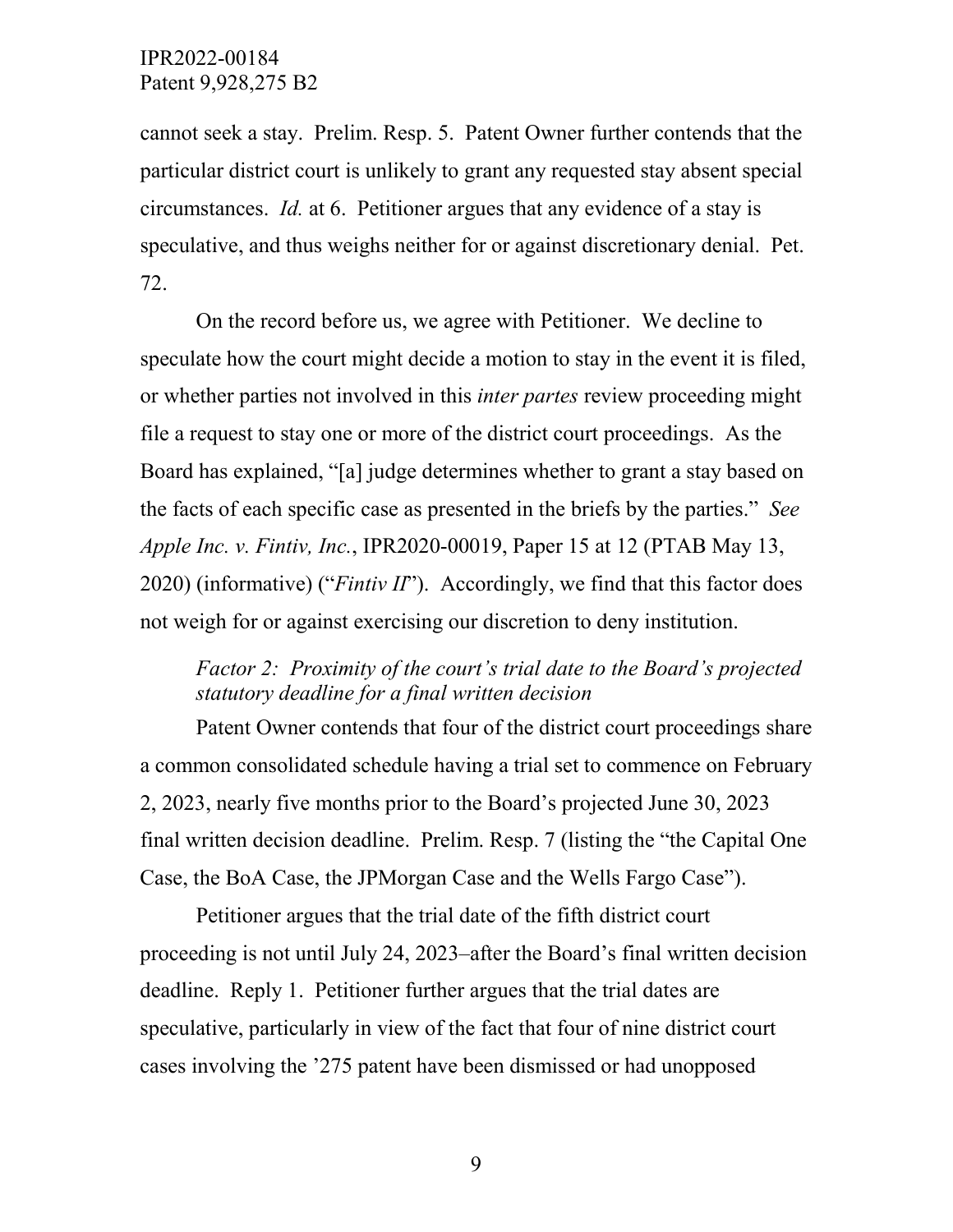summary judgment rendered. *See* Pet. 73; Reply 1 ("[O]nly five of [Patent Owner's] nine parallel litigations remain.").

Patent Owner counters that the existence of claim construction orders in the district court cases indicates that they will not be dismissed. Sur-reply 1–2. Patent Owner further argues that the trial dates are not speculative because the trial court has expressed a commitment to maintaining those dates once set. *Id.* at 2–3.

"We generally take courts' trial schedules at face value absent some strong evidence to the contrary." *See Fintiv II*, Paper 15 at 13. According to the Scheduling Order of the parallel litigation for defendants Bank of America, JPMorgan Chase Bank, Wells Fargo Bank, and Capital One, the district court trials are scheduled to begin on February 2, 2023, which is nearly five months before a Final Written Decision would be due in this proceeding. Ex. 2003, 2, 6. As noted by Petitioner, the *Citigroup* and *PNC Bank* district court cases have been dismissed. Pet. Reply 1. The presence of dismissals in these cases, and in the *TruWest* district court case, and the unopposed summary judgment in the *BancorpSouth* case, provide some evidence of uncertainty in the remaining four cases reaching trial prior to the final written decision. *Id.* Accordingly, the weight accorded to the current trial schedule is slightly lessened. Further, the Scheduling Order for the *USAA* district court case indicates that the *USAA* trial will not occur until July 24, 2023, which is after the due date for a final written decision in this proceeding. Ex. 1068. Viewed as a whole, we find that factor 2 weighs marginally in favor of exercising our discretion to deny institution.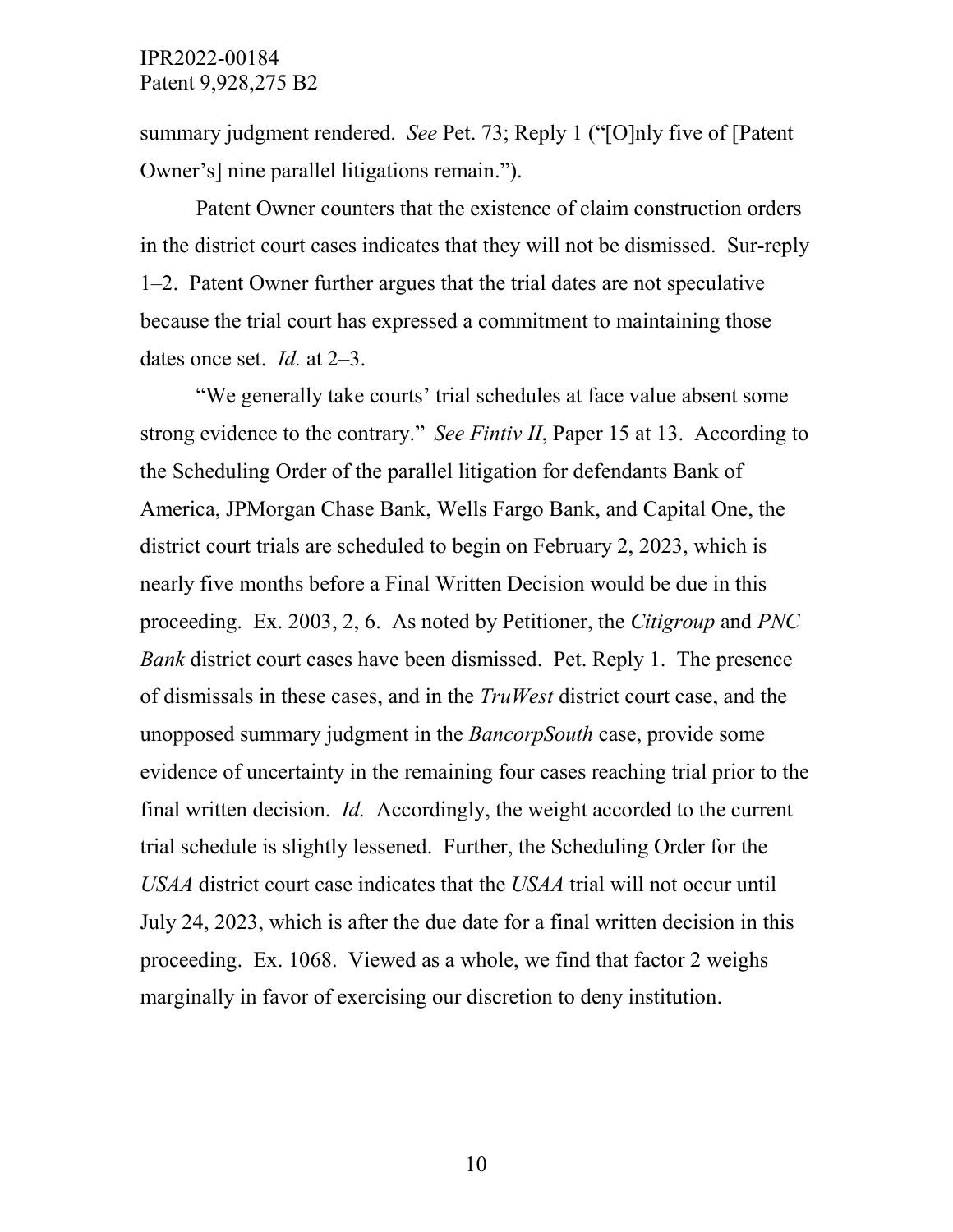*Factor 3: Investment in the parallel proceeding by the court and the parties*

Patent Owner points to a Claim Construction Order following briefing by the parties,<sup>5</sup> and to final infringement and invalidity contentions in the four cases following the consolidated scheduling order. Prelim. Resp. 8–9. Petitioner argues that there has been relatively little investment due to claim construction, because the Claim Construction Order reflected a stipulation between the parties to accord plain and ordinary meaning to all considered terms, with the court "neither holding a hearing nor defining any term." Reply 3 (citing Ex. 1067). Patent Owner counters that claim construction appeared in the parties' briefs, and that resolving claim construction without a hearing was in keeping with the standard procedure of the court. Sur-reply 3–4. Patent Owner further points to the claim construction order's rejection of indefiniteness arguments as a further effort by the court. *Id.* at 4. Petitioner and Patent Owner also present opposing view of the significance of Patent Owner's efforts in now-settled cases concerning the '275 patent. Reply 2–3; Sur-reply 3.

We agree with Petitioner that the district court and the parties have not invested substantially in the merits of the invalidity positions. *See Fintiv II*, Paper 15 at 14 (denying institution; analyzing the district court's and parties' investment in the invalidity contentions). The district court's brief Claim Construction Order involving *Bank of America, Wells Fargo, Capital One*, *JPMorgan Chase,* and *PNC Bank* briefly addresses four claim terms of the '275 patent, ascribing plain and ordinary meaning to each term without

<span id="page-10-0"></span><sup>&</sup>lt;sup>5</sup> We refer herein to the "parties" in the district court cases. Petitioner is not a party to any of the district court cases, and therefore has not invested in those cases.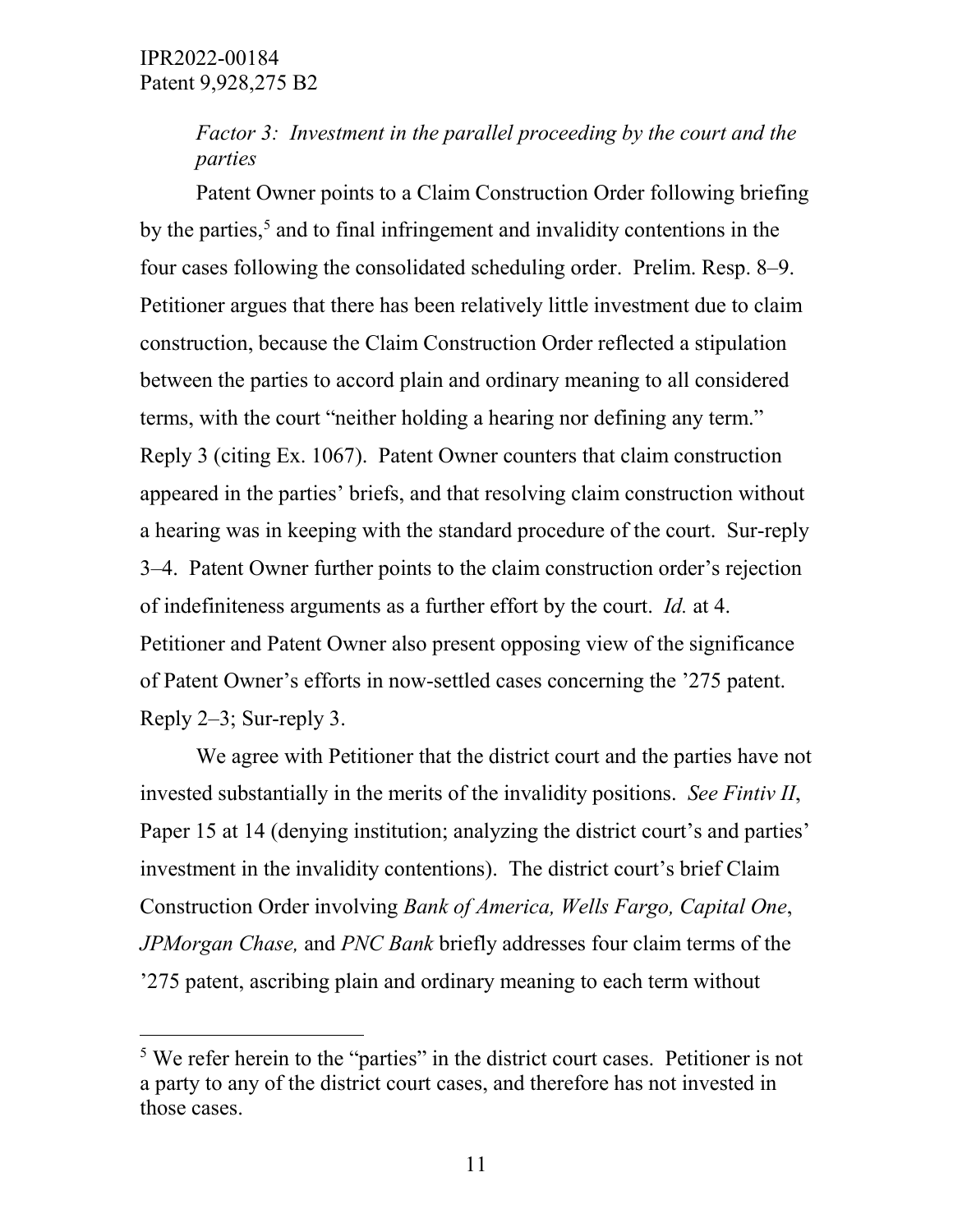discussion or analysis, in a single page of the Order. Ex. 2007, 3. The court's Claim Construction Order in the above-indicated parallel district court proceedings does not demonstrate the same high level of investment of time and resources as the detailed Markman Order in *Fintiv*. *See Sand Revolution II, LLC v. Continental Intermodal Group–Trucking LLC*, IPR2019-01393, Paper 24 at 10–11 (PTAB June 16, 2020) (informative) (contrasting the district court's detailed 34-page claim construction order in *Fintiv* with the two-page order in *Sand Revolution II*). Also, we recognize that much work remains in the district court cases as it relates to invalidity: fact discovery is still ongoing, expert reports are not yet due, and substantive motion practice is yet to come. *See* Ex. 2003. Thus, although the parties and the district court have invested effort in the related district court litigations to date, further effort remains to be expended in the cases before trial. Such investment has been found to weigh "only marginally, if at all, in favor of exercising discretion to deny institution." *Sand Revolution II*, Paper 24 at 11.

Moreover, one of the parallel district court cases (*USAA*) is at an earlier stage, with the parties having just served preliminary invalidity contentions and exchanged proposed claim constructions, the Markman hearing scheduled for July 25, 2022, final invalidity contentions yet to be served, and discovery and dispositive motions yet to occur. Ex. 1068, 2–5. We determine that such investment weighs somewhat against exercising our discretion to deny institution.

Therefore, weighing the facts in this particular case, including the time invested by the parties and the district court in the parallel litigations,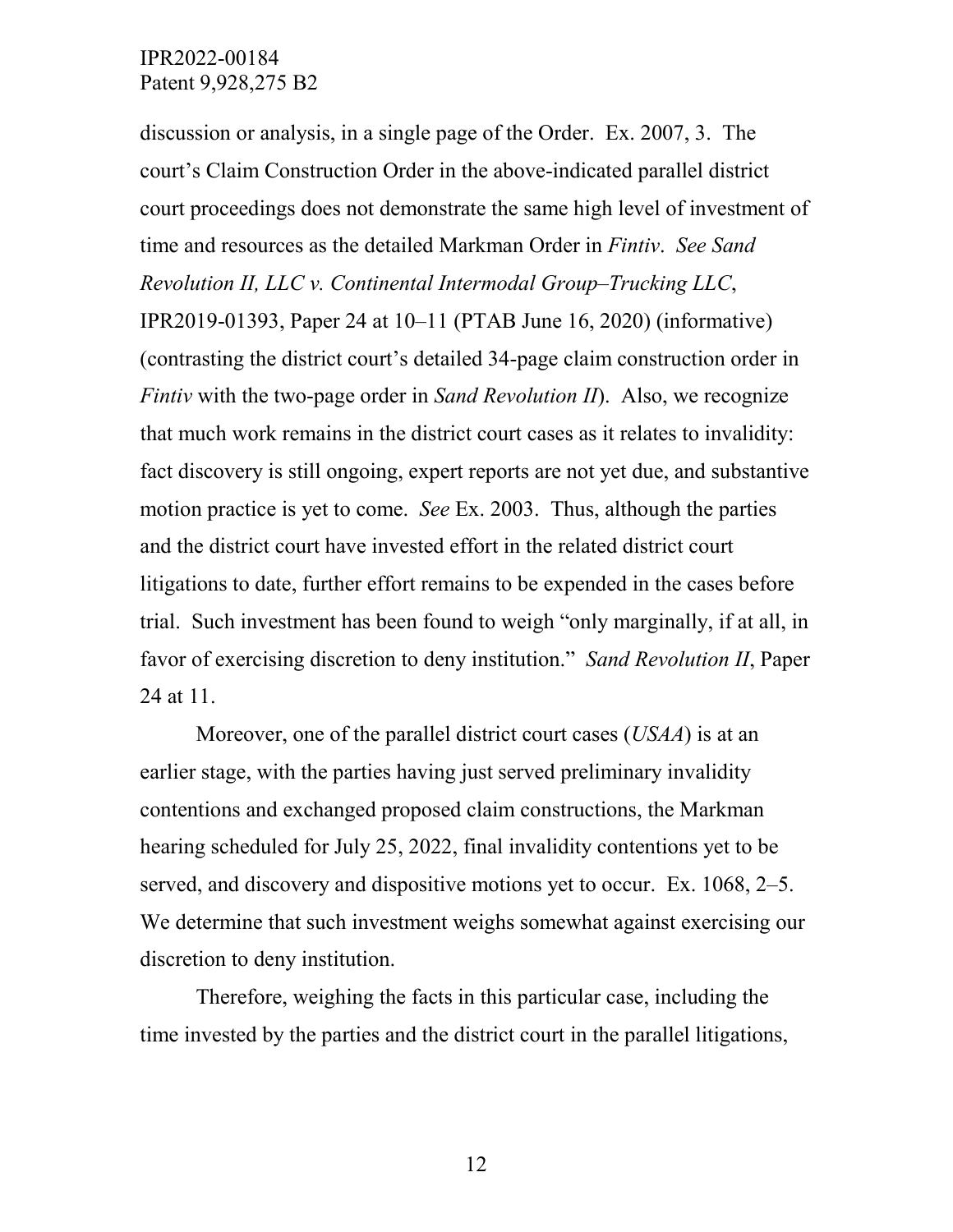we find that factor 3 weighs marginally against exercising our discretion to deny institution.

# *Factor 4: Overlap between issues raised in the petition and in the parallel proceeding*

Petitioner asserts that there is little overlap between the issues and claims in this proceeding and the parallel litigations. Pet. 75. Petitioner points to numerous issues that are not common between the Petition and the parallel litigations. *Id.* at 74–75. Petitioner further asserts that, because it is not a party to any of the parallel litigations, it is unaware of which claims and which art are at issue, except for the claim construction briefing in certain cases indicating that only claims 1, 5, and 8 of the '275 patent have been asserted. *Id.* at 75. Petitioner states that three additional patents are being asserted in the parallel litigations in addition to the '275 patent. *Id.*

Patent Owner contends that there is substantial overlap to cause this factor to weigh heavily in favor of denying institution. Prelim. Resp. 9–10. Patent Owner contends that the parallel proceedings involve final invalidity contentions asserting that claims 1, 5, and 8 would have been obvious in view of Cullen and Archwamety, the same art and arguments applied in the Petition challenging claims 1–12, 14, and 15. *Id.* Patent Owner further contends that independent claim 10 substantially tracks claim 1. *Id.* at 10. Patent Owner contends that the challenging of additional dependent claims does not favor institution. *Id.* (citing *Fintiv*, IPR2020-00019, Paper 11 at 12–13 ("if a petition involves the same prior art challenges but challenges claims in addition to those that are challenged in the district court, it may still be inefficient to proceed because the district court may resolve validity of enough overlapping claims to resolve key issues in the petition") (emphasis omitted)).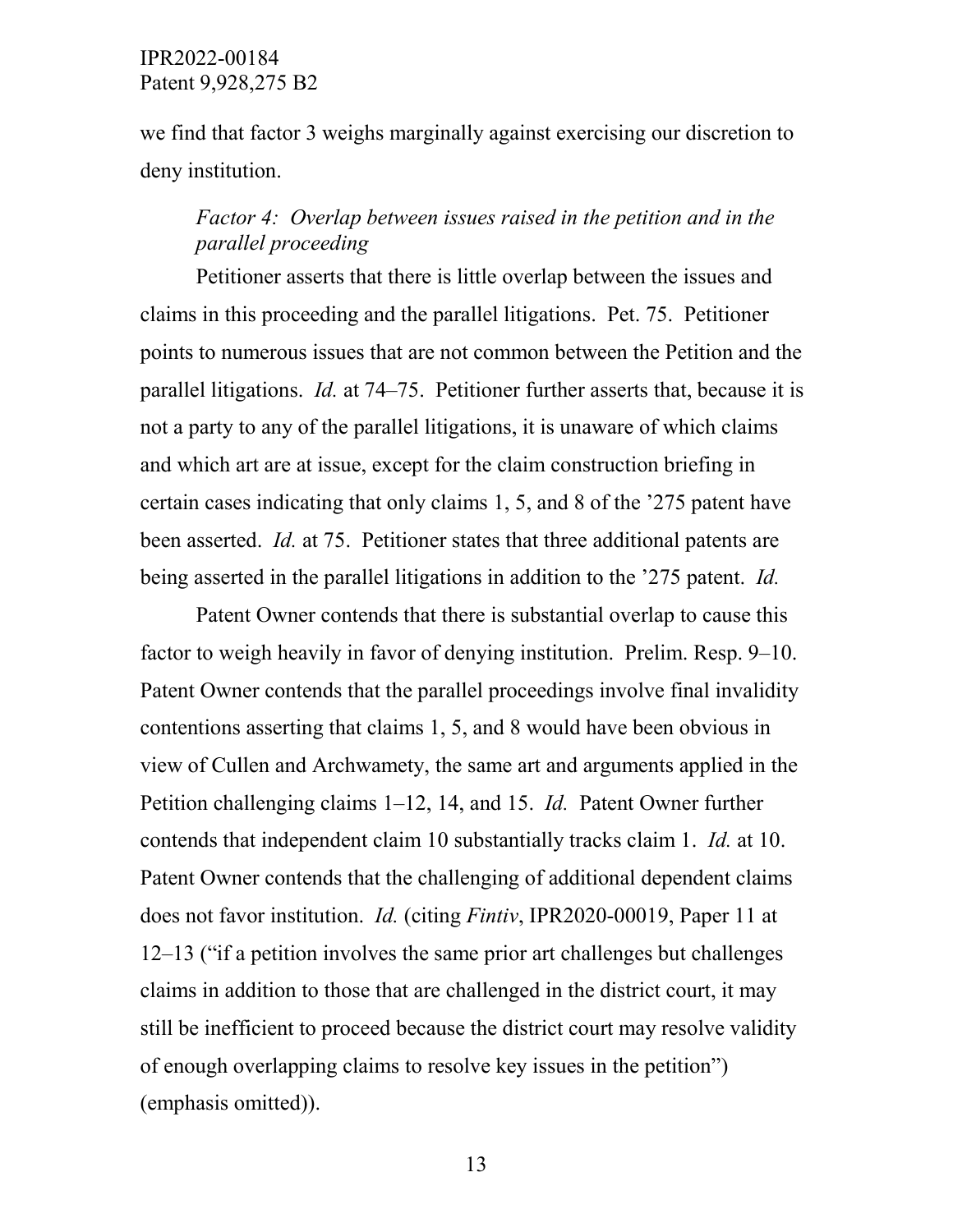In its Reply, Petitioner contests Patent Owner's characterization, pointing to the invalidity contentions as including 57 references with no particular indication that Cullen and Archwamety are specifically being combined in any manner to render obvious the three asserted claims. Reply 4 (citing Exs. 2004–2006; Ex. 1066, 8). Petitioner asserts that the invalidity contentions place Cullen and Archwamety on the same footing as thousands of other potential combinations. *Id.* at 5. In response, Patent Owner emphasizes that both Cullen and Archwamety are mentioned with respect to each claim element. Sur-reply 5 (citing Ex. 2004, 4–5).

Although the district court litigations address additional issues, the patentability issues presented here are nevertheless a subset of the issues in the district court cases. Weighing the facts in this particular case, we find that factor 4 weighs somewhat in favor of exercising our discretion to deny institution.

# *Factor 5: Whether the petitioner and the defendant in the parallel proceeding are the same party*

It is undisputed that Petitioner is not a defendant in the parallel litigation. *See* Prelim. Resp. 11.

As the Board explained in *Fintiv*, "[i]f a petitioner is unrelated to a defendant in an earlier court proceeding, the Board has weighed this fact *against exercising discretion* to deny institution under *NHK*." *Fintiv*, Paper 11 at 13–14 (emphasis added). Therefore, we find that factor 5 weighs against exercising our discretion to deny institution.

*Factor 6: Other circumstances that impact the Board's exercise of discretion, including the merits*

The final *Fintiv* factor is a catch-all that considers any other relevant circumstances. The decision whether to exercise discretion to deny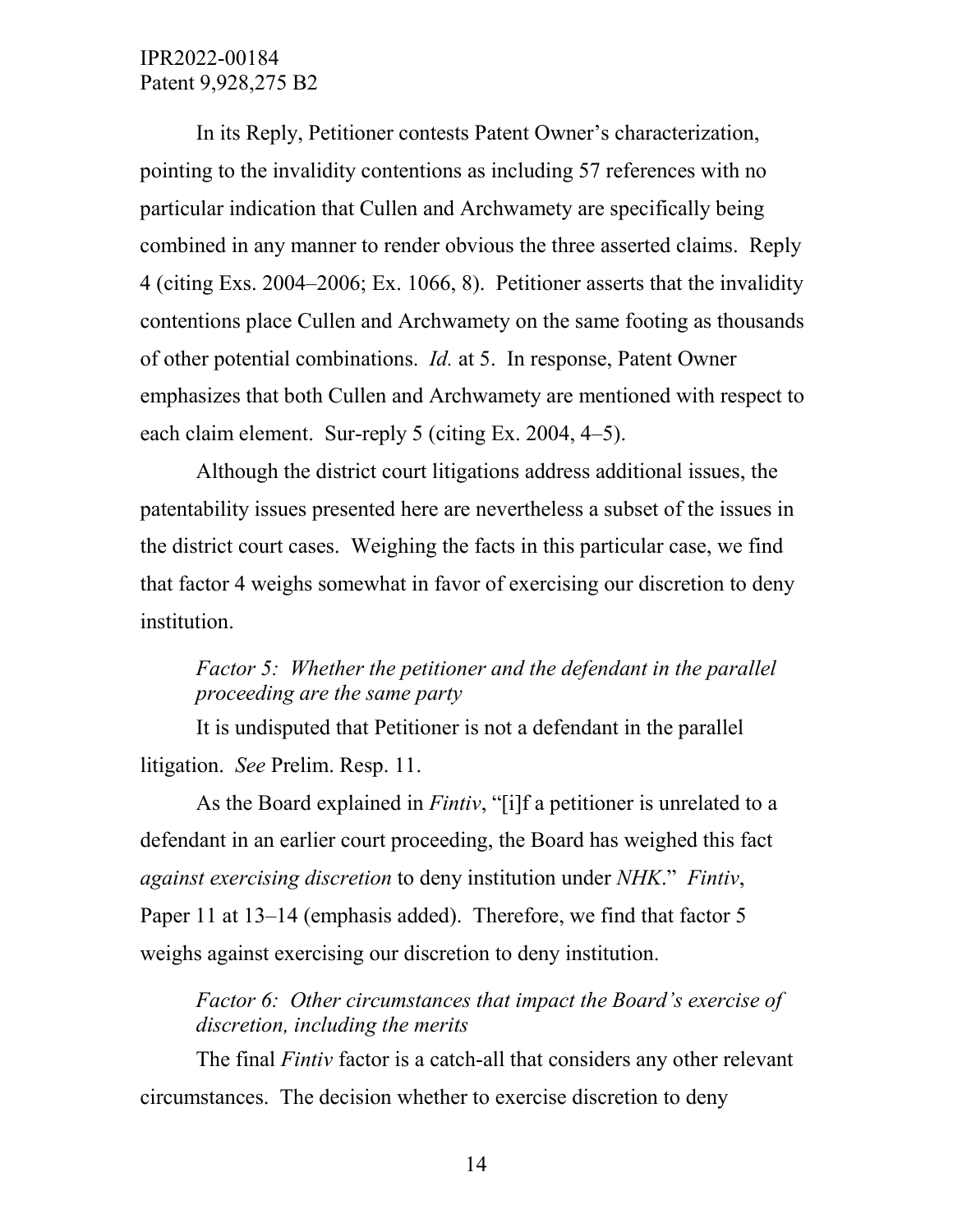institution is based on "a balanced assessment of all relevant circumstances in the case, including the merits." *Fintiv*, Paper 11 at 14.

For example, if the merits of a ground raised in the petition seem particularly strong on the preliminary record, . . . the institution of a trial may serve the interest of overall system efficiency and integrity because it allows the proceeding to continue in the event that the parallel proceeding settles or fails to resolve the patentability question presented in the PTAB proceeding.

#### *Id.* at 14−15.

A full merits analysis is not necessary as part of deciding whether to exercise discretion not to institute, but rather the parties may point out, as part of the factor-based analysis, particular "strengths or weaknesses" to aid the Board in deciding whether the merits tip the balance one way or another. *Id.* at 15–16.

We have reviewed Petitioner's unpatentability arguments and supporting evidence. As discussed below, on this record, we determine that Petitioner has demonstrated sufficiently for purposes of this Decision a reasonable likelihood that the challenged claims of the '275 patent are unpatentable. Based on this preliminary record, however, we are unable to discern whether the merits are particularly strong here.

Weighing the facts in this particular case, including the strength of the merits of the grounds in the Petition, and the existence of the *USAA* parallel district court proceeding, we find that factor 6 does not weigh for or against exercising our discretion to deny institution.

#### *Conclusion on Discretionary Denial Under § 314(a)*

As noted in *Fintiv*, we consider the above factors when taking "a holistic view of whether efficiency and integrity of the system are best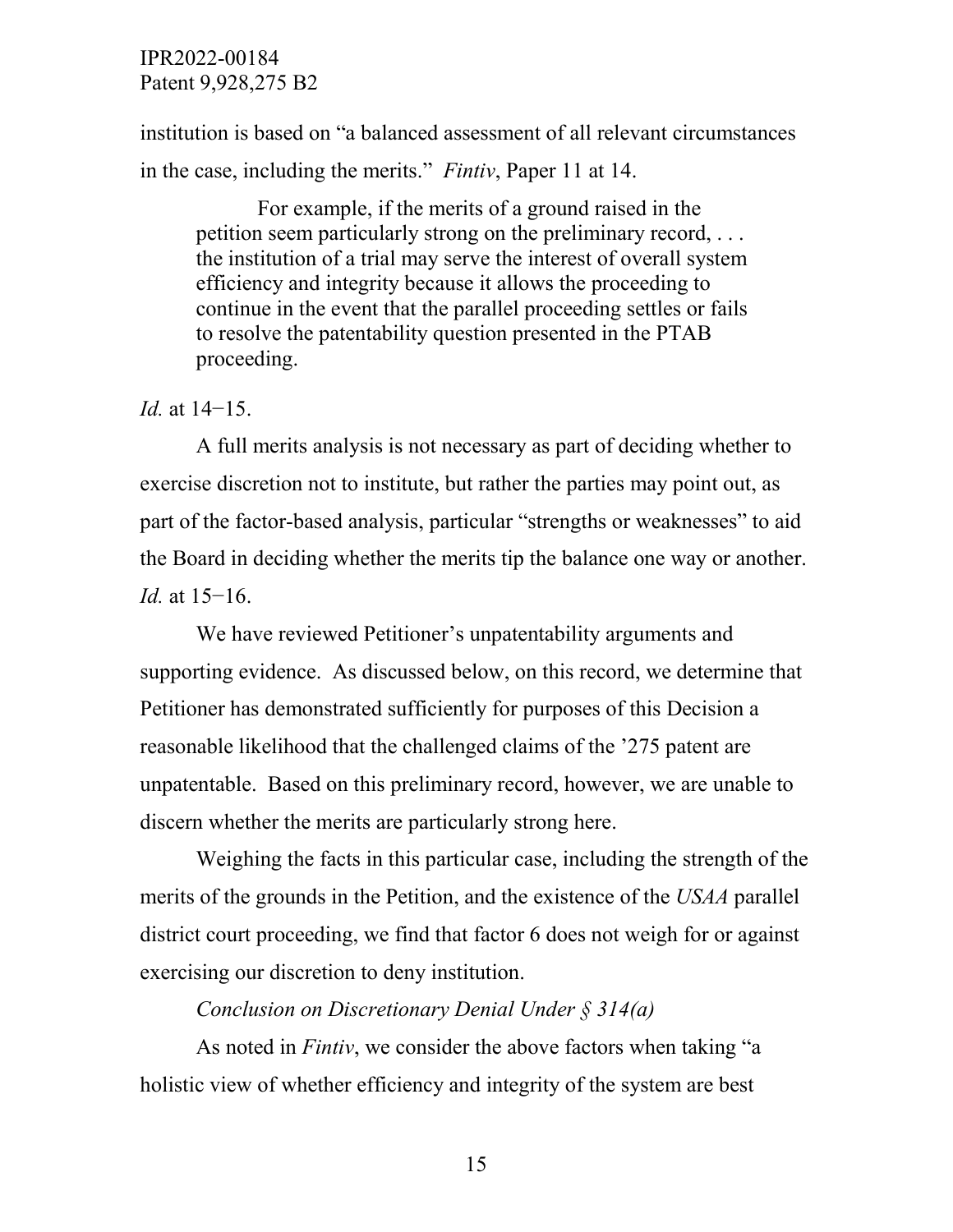served by denying or instituting review." *Fintiv*, Paper 11 at 6. Under such a holistic view, we determine that the above-discussed factors do not support exercising our discretion to deny institution. Accordingly, under the particular circumstances of this case, we are not persuaded that the interests of efficiency and integrity of the system would be best served by invoking our discretion under  $\S 314(a)$  to deny institution of a potentially meritorious Petition.

#### *B. Claim Construction*

In an *inter partes* review, we construe a patent claim "using the same claim construction standard that would be used to construe the claim in a civil action under 35 U.S.C. § 282(b)." 37 C.F.R. § 42.100(b) (2021). Under this standard, the words of a claim generally are given their "ordinary and customary meaning," which is the meaning the term would have to a person of ordinary skill at the time of the invention, in the context of the entire patent including the specification. *Phillips v. AWH Corp.*, 415 F.3d 1303, 1312–13 (Fed. Cir. 2005) (en banc).

Petitioner asserts that the claims should be given their ordinary and customary meaning. Pet. 5. Construction is needed only for those terms "that are in controversy, and only to the extent necessary to resolve the controversy." *See Nidec Motor Corp. v. Zhongshan Broad Ocean Motor Co. Matal*, 868 F.3d 1013, 1017 (Fed. Cir. 2017) (quoting *Vivid Techs., Inc. v. Am. Sci. & Eng'g, Inc.*, 200 F.3d 795, 803 (Fed. Cir. 1999)). No terms are in controversy at this stage, and we determine that no express constructions are necessary to determine whether to institute an *inter partes* review.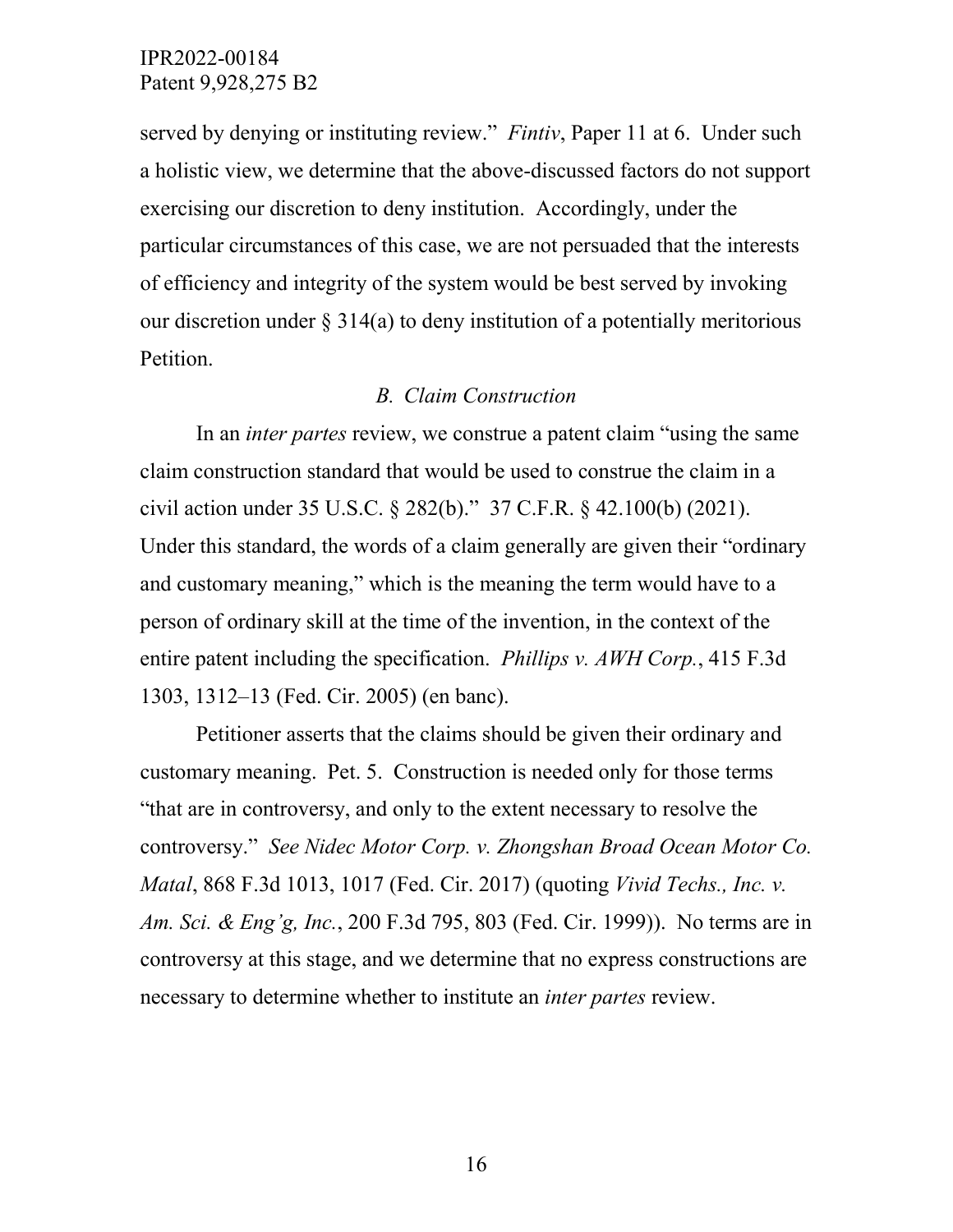# *C. Principles of Law*

A patent claim is unpatentable under 35 U.S.C. § 103(a) if the differences between the claimed subject matter and the prior art are such that the subject matter, as a whole, "would have been obvious at the time the invention was made to a person having ordinary skill in the art to which said subject matter pertains." *KSR Int'l Co. v. Teleflex Inc*., 550 U.S. 398, 406 (2007). The question of obviousness is resolved on the basis of underlying factual determinations including (1) the scope and content of the prior art; (2) any differences between the claimed subject matter and the prior art; (3) the level of ordinary skill in the art; and (4) objective evidence of non-obviousness.[6](#page-16-0) *See Graham v. John Deere Co.*, 383 U.S. 1, 17–18 (1966).

In an *inter partes* review, the petitioner must show with particularity why each challenged claim is unpatentable. *Harmonic Inc. v. Avid Tech., Inc.*, 815 F.3d 1356, 1363 (Fed. Cir. 2016); 37 C.F.R. § 42.104(b). The burden of persuasion never shifts to Patent Owner. *Dynamic Drinkware, LLC v. Nat'l Graphics, Inc.*, 800 F.3d 1375, 1378 (Fed. Cir. 2015).

We analyze the challenges presented in the Petition in accordance with the above-stated principles.

## *D. Level of Ordinary Skill in the Art*

In determining the level of ordinary skill in the art, various factors may be considered, including the "type of problems encountered in the art; prior art solutions to those problems; rapidity with which innovations are made; sophistication of the technology; and educational level of active

<span id="page-16-0"></span><sup>&</sup>lt;sup>6</sup> Neither party presents evidence or arguments regarding objective evidence of non-obviousness at this stage.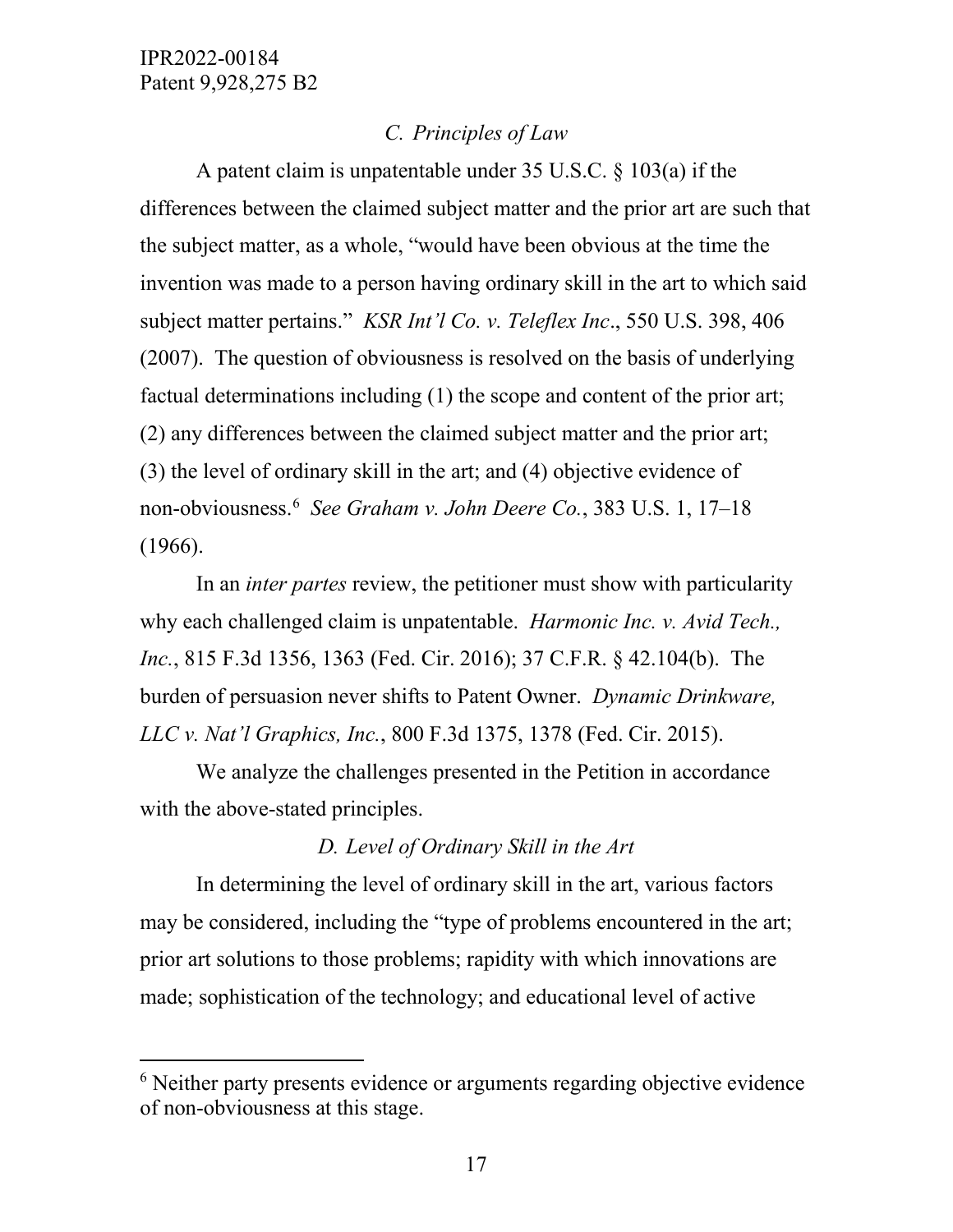workers in the field." *In re GPAC, Inc.*, 57 F.3d 1573, 1579 (Fed. Cir. 1995) (quotation marks omitted). Further, the prior art itself can reflect the appropriate level of ordinary skill in the art. *Okajima v. Bourdeau*, 261 F.3d 1350, 1355 (Fed. Cir. 2001).

Here, Petitioner asserts,

[a person of ordinary skill in the art] in April of 1999 was familiar with the electronic storage and retrieval of documents including the interfaces used to access documents in on-site and off-site storage. A [person of ordinary skill in the art] would have had a Bachelor's degree in computer science or similar degree and four years of experience; or a Master's degree and two years of professional experience. More experience can supplement for less education, and vice versa.

# Pet. 5–6 (citing Ex. 1003 ¶¶ 45–48).

Patent Owner does not address the level of ordinary skill. For purposes of this Decision, we apply Petitioner's characterization because it is supported by Dr. Long's testimony and is consistent with the cited prior art.

# *E. Alleged Obviousness over Cullen and Archwamety*

Petitioner asserts that claims 1–12, 14, and 15 would have been obvious under § 103(a) over Cullen and Archwamety. Pet. 30–71.

Upon consideration of Petitioner's explanations and supporting evidence in this current record, we determine that Petitioner has demonstrated a reasonable likelihood of prevailing in showing that claims 1– 12, 14, and 15 are unpatentable under § 103(a) as obvious over Cullen and Archwamety.

# *1. Overview of Cullen (Ex. 1004)*

Cullen is directed to a document management system that provides remote storage and retrieval facilities for archiving electronic documents.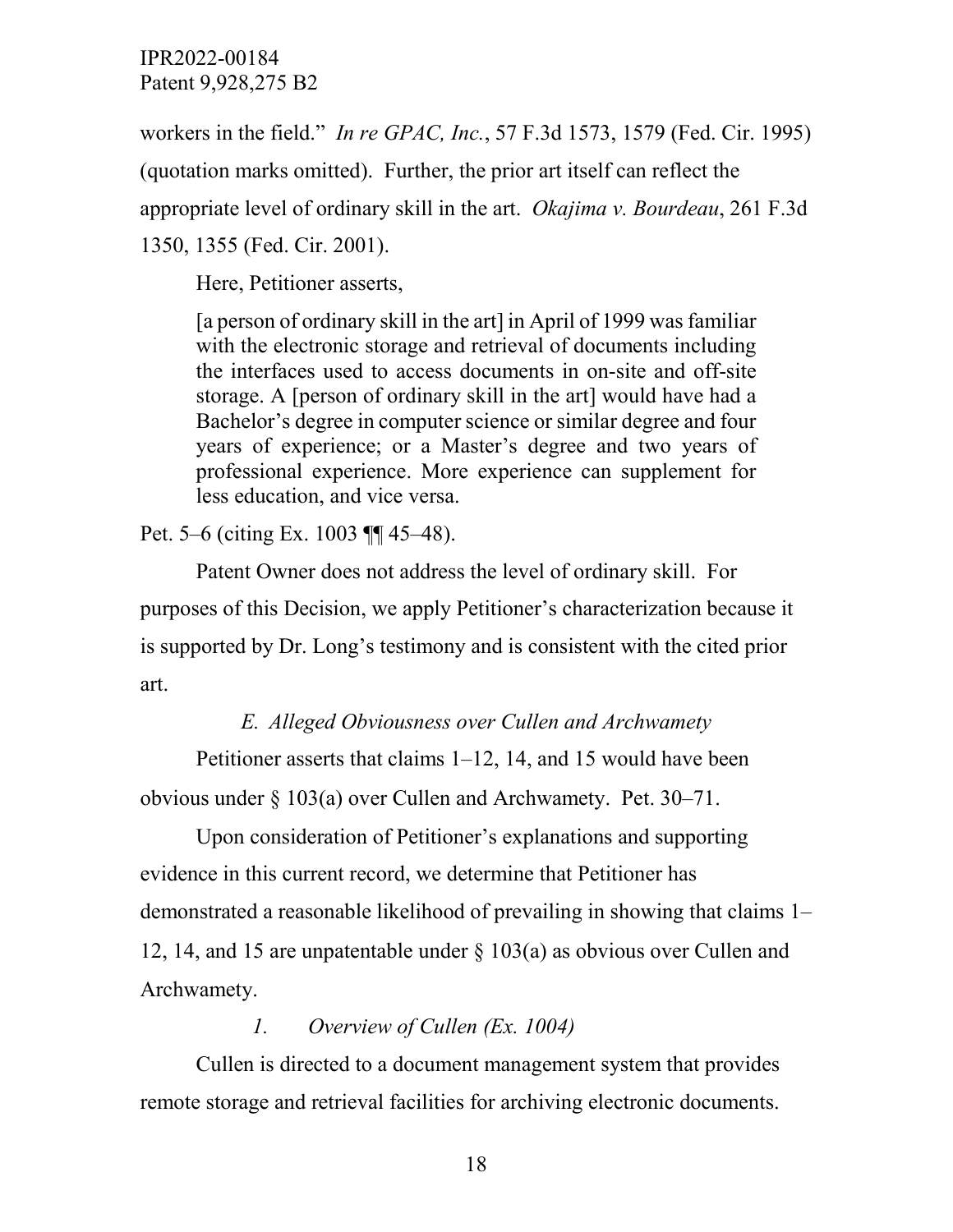Ex. 1004, 1:11–15. Documents may be "any electronic form of written, printed, or similarly expressed information." *Id.* at 3:55–57. Documents may be stored or processed by a multifunction machine capable of features such as copying, faxing, or printing. *Id.* at 2:31–33. Document images are copied to a remote storage facility to provide additional storage for the multifunction machine. *Id.* at 2:33–37. Customers may store and retrieve digital documents from the remote storage facility. *Id.* at 2:37–39. An embodiment of the document management system is shown in Figure 7, reproduced below:



 $FIG. 7$ 

Figure 7 depicts a system containing a work station, a multifunction machine and a remote storage facility, the remote storage facility connected to a CD-ROM, and the multifunction machine connected to a second work station.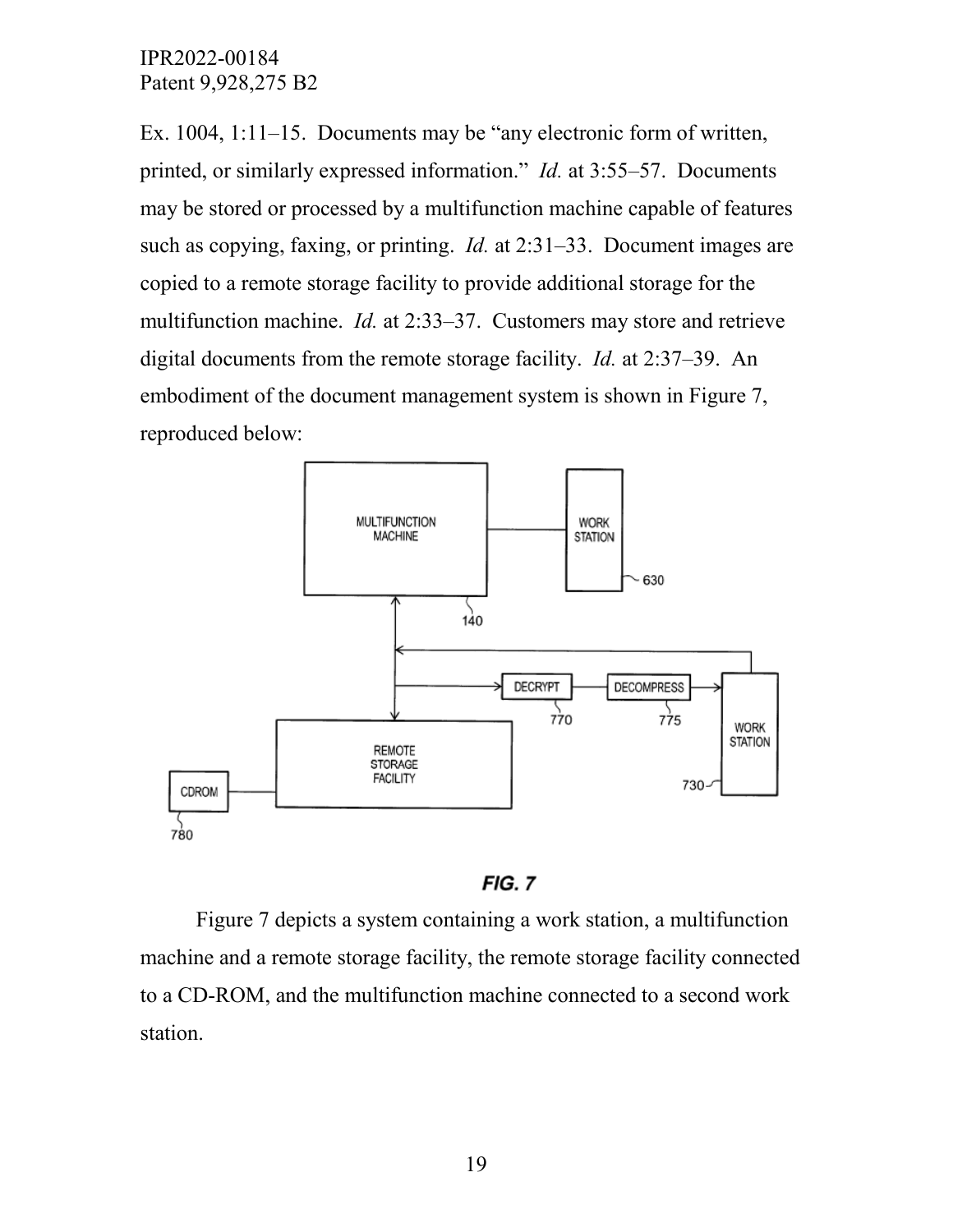# *2. Overview of Archwamety (Ex. 1005)*

Archwamety is directed to storing, viewing, processing, retrieving, and generating electronic image files using a digital network. Ex. 1005, 1. The network is arranged in a multiple star topology, with a data base archive at the center of the star, and components such as data generation equipment and review console workstations on the radial arms of the star. *Id.* at 33. Archwamety's data base archive comprises three levels: (i) high-speed magnetic disk storage for images up to seven days, (ii) moderate-speed online optical disk storage having greater capacity for storing images from eight days to one month, and (iii) low-speed long term optical disk storage for storing images from one month to three years. *Id.* at 57.

- *3. Claim 1*
	- *a) Petitioner's assertions*

Petitioner asserts that the combination of Cullen and Archwamety teaches or suggests all of the limitations recited in claim 1. Pet. 19–58. At this time, Patent Owner has not provided any arguments regarding the merits of Petitioner's obviousness arguments.

*(i) A system for selectively storing and retrieving electronic images of a plurality of financial documents, each electronic image being associated with a document parameter that includes a numerical sequence that is representative of a record date of the corresponding financial document, the system comprising:*

Petitioner points to Cullen's teaching of a system for storing and retrieving images of documents. Pet. 31 (citing Ex. 1004, 1:12-14, Fig. 6; Ex. 1003 ¶ 30). Petitioner further points to Cullen's teaching that the documents may be "any type of written, printed, or similarly expressed information." *Id.* (citing Ex. 1004, 3:55–57; Ex. 1003 ¶ 31).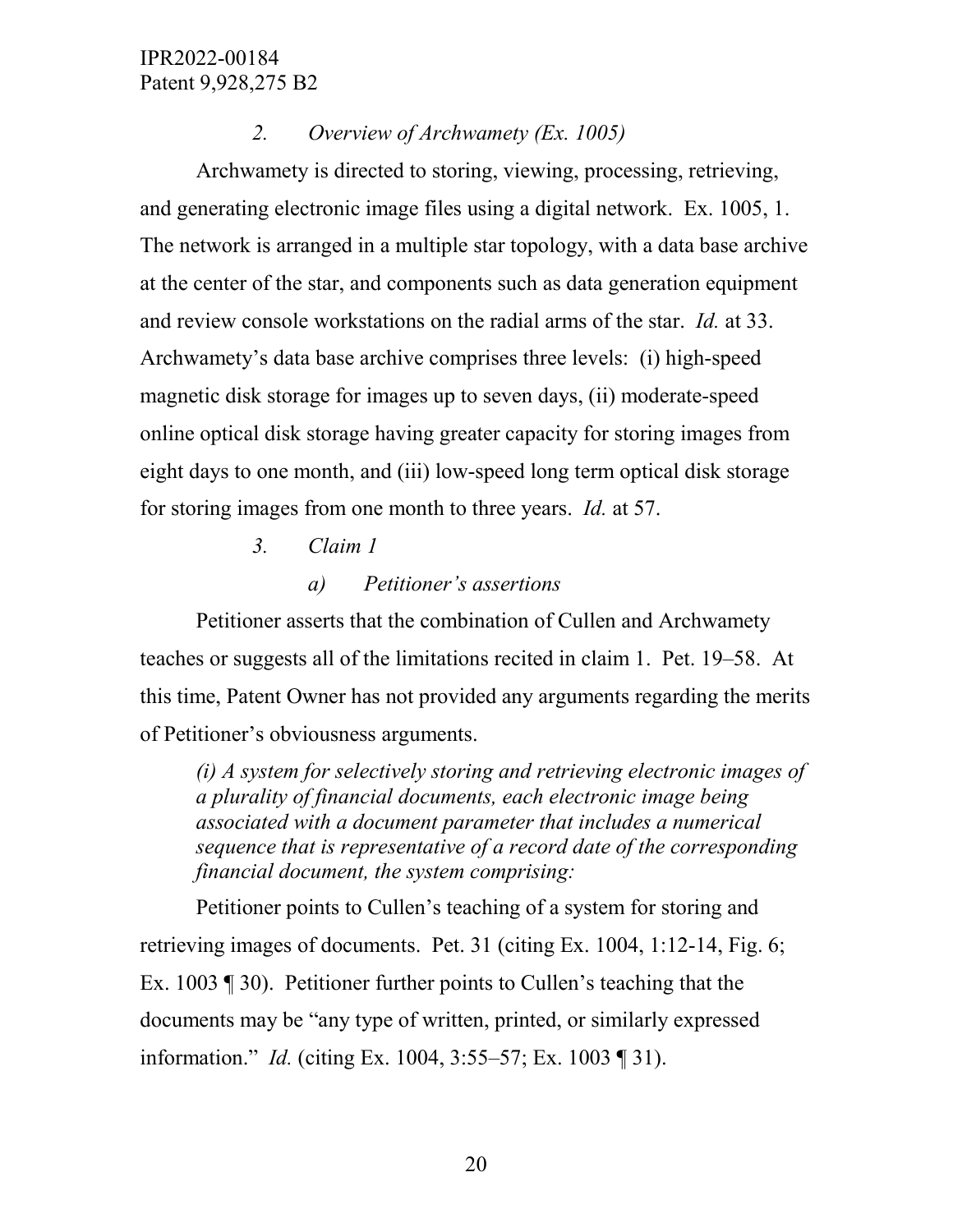With respect to the documents being "financial," Petitioner asserts that a person of ordinary skill would have found this obvious. *Id.* at 31–33. Petitioner asserts that a person of ordinary skill would have "readily understood" Cullen's system to apply to financial documents in view of the knowledge in the art, represented by five references discussed by Petitioner's declarant. *Id.* at 31 (citing Ex. 1003 ¶ 131). One of those references, Paltenghe (Ex. 1013), describes a data management system storing and retrieving document record types including medical records and financial records. *Id.* (citing Ex. 1013). Petitioner asserts that a person of ordinary skill in the art would have been motivated to apply Cullen's system to financial documents to bring Cullen's efficiencies to financial document systems, or because doing so would involve no more than using a known technique to improve storage of similar (financial) documents, or because doing so would be an example of work known in one field of endeavor prompting use in the context of financial records based on similar design incentives. *Id.* at 32 (citing Ex. 1003 ¶ 132). Petitioner asserts that a person having ordinary skill in the art would have had a reasonable expectation of success because storage and retrieval systems were well known in the financial context, involved predictable results, and there were no technological challenges for such use. *Id.* (citing Ex. 1003 ¶ 132).

Petitioner further points to Archwamety's teaching of associating medical documents with the date of examination, which Petitioner characterizes as a numerical sequence of a document parameter that is representative of a record date of the corresponding document. *Id.* at 33–34 (citing Ex. 1005 Figs 3, 6; Ex. 1003  $\P$  134). Petitioner asserts that Archwamety's image age teaches the claimed record date because the age of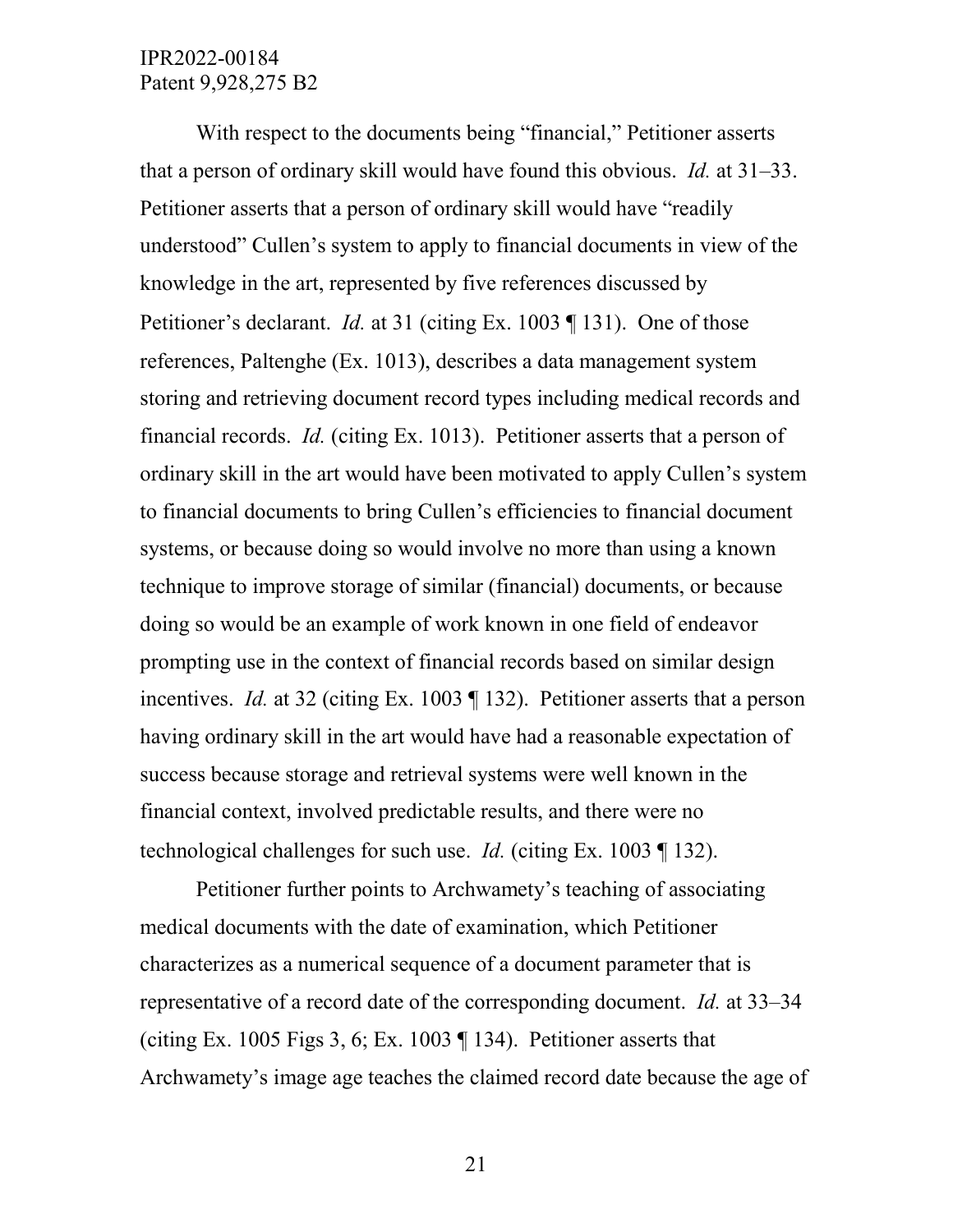the image indicates the date the record was taken; i.e., the date of the examination. *Id.* Petitioner points to Archwamety's three storage systems, in which the storage system for a particular image is selected based upon the image age. *Id.* at 34. Petitioner asserts that age is a numerical sequence because (i) it is a number that increments sequentially as time passes, (ii), Archwamety describes a variable "day.length" to represent age, (iii) a person of ordinary skill would understand age to be stored as binary code that represents a numerical sequence, and (iv) Archwamety calculates age by subtracting the record date from the current date. *Id.* at 34–36 (citing Ex. 1005, Fig. 3.14, 97, 191, 193, 199; Ex. 1003 ¶ 138). Petitioner further points to Archwamety's teaching of including the image examination date on each image file, and of storing and retrieving each image based on age. *Id.* at 36 (citing Ex. 1005, 98, 107, 108, 165, Fig. 3.6; Ex. 1003 ¶ 139).

Petitioner asserts that it would have been obvious to one having ordinary skill in the art to modify Cullen with the above-described teaching of Archwamety to associate the age of the record with the image, for the purpose of establishing a temporal context most useful for medical images or financial documents, and to modify Cullen with Archwamety's date-based storage system to provide efficiencies in storage. *Id.* at 36–37 (citing Ex. 1003 ¶ 140).

# *(ii) a first storage system including a first fixed medium, the first storage system being associated with a first entity and configured to:*

*(a) store at least some of the electronic images for the plurality of financial documents* 

Petitioner points to Cullen's remote storage facility (RSF) 360 (first storage system) including storage medium 365 (first fixed medium) associated with the facility's operator (first entity). Pet. 37–38 (citing Ex.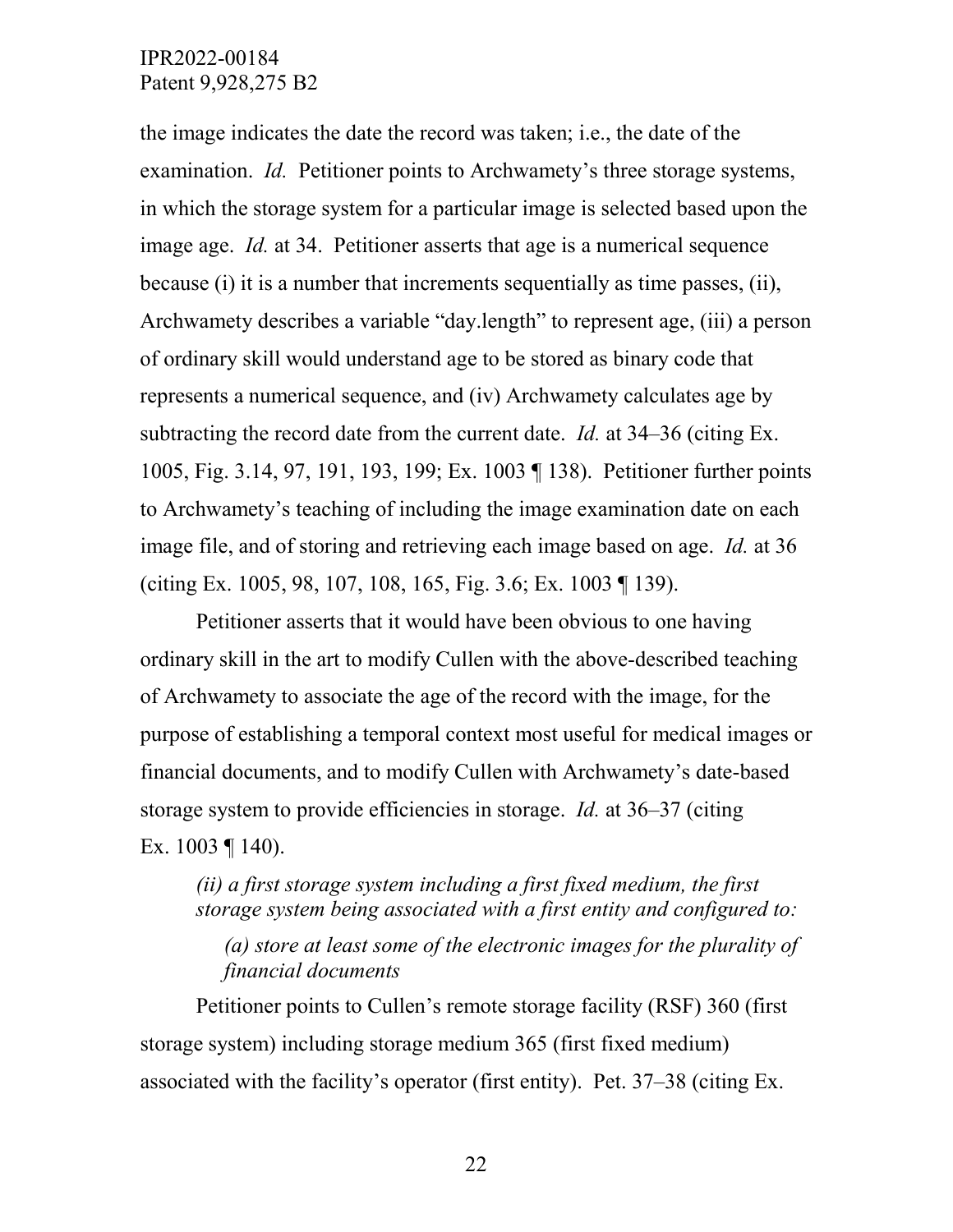1004, 2:37–39, 5:8–25, 6:23–28, 7:62–66; Ex. 1003 ¶¶ 141–143). Petitioner makes an alternative argument for the claimed first entity, in that a person having ordinary skill in the art would have understood that it would have been obvious, and within the ordinary skill of that person, to use a thirdparty storage provider in Cullen to gain the recognized advantages of outsourcing. *Id.* at 38–39.

> *(b) wherein the document parameter for each of the at least some of the electronic images that are configured to be stored in the first storage system are greater than a predetermined parameter, wherein the predetermined parameter is a date or time period;*

Petitioner points to Cullen's "least recently used (LRU) algorithm" or "other algorithms" to determine which documents to be stored locally rather than at the RSF. Pet. 39–40 (citing Ex. 1004, 8:12–15; Ex. 1003 ¶ 147). Petitioner further points to Archwamety's teaching of comparing the age of particular documents (document parameter) to a threshold age (predetermined parameter as a time period), in selecting the appropriate target of a hierarchical storage system. *Id.* at 40–43 (citing Ex. 1005, 79, 165, 177–178, 199–201, Fig. 3.6; Ex. 1003 ¶ 148). As characterized by Petitioner's declarant, documents older than 7 days would migrate from limited local space to a more cost-effective remote storage. *Id.* at 41–43 (citing Ex. 1003 ¶¶ 150, 152). Petitioner asserts that a person having ordinary skill in the art would have been motivated to use Archwamety's age-based algorithm with Cullen's system to migrate older documents to remote storage, because Archwamety described an algorithm that was "predictably suitable for a hierarchical system like Cullen." *Id.* at 40 (citing Ex. 1003 ¶ 147). Petitioner asserts that such a combination would have been recognized as advantageous to best balance the need for fast transfer rates for recent records (in local storage) with economically storing older records.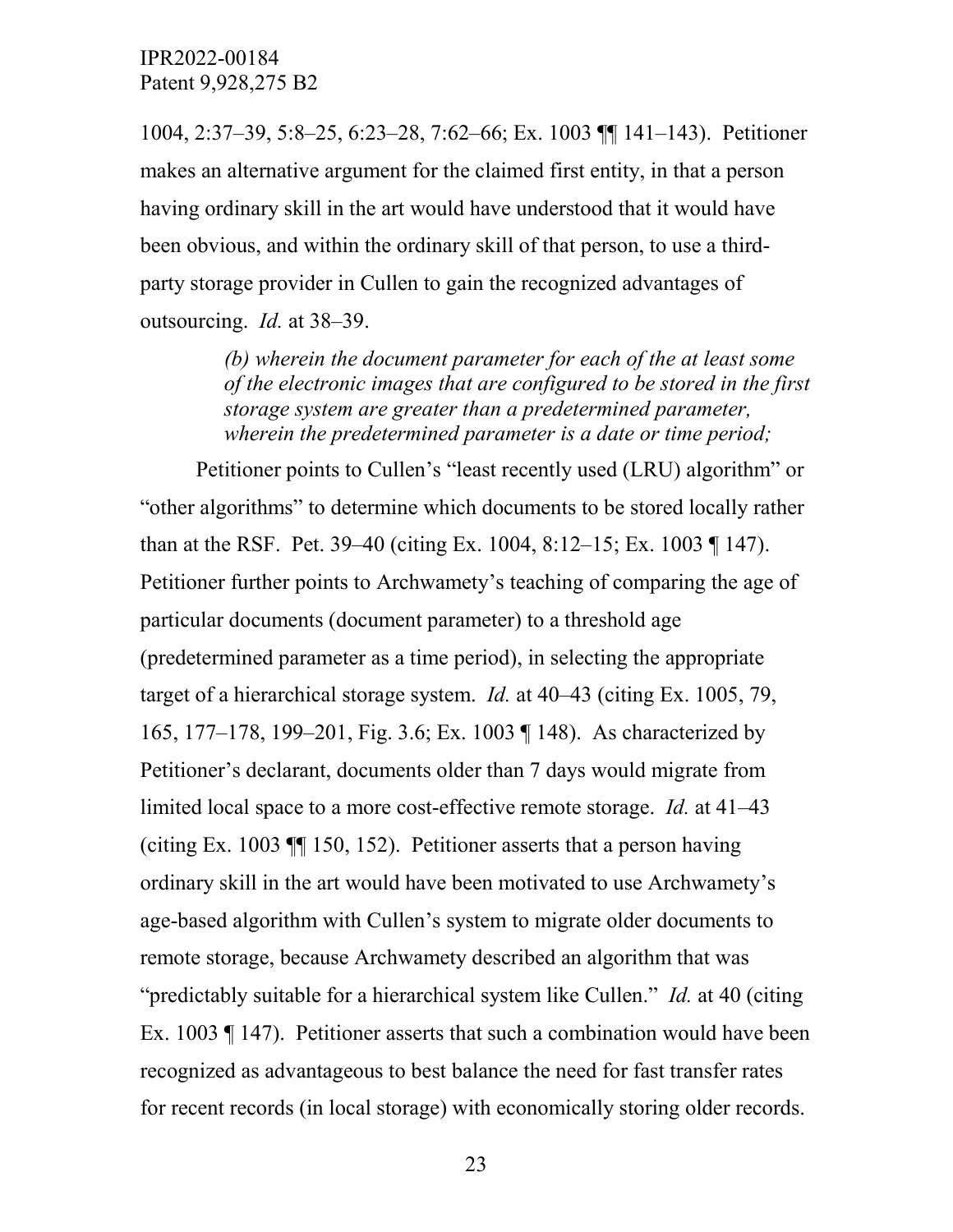*Id.* at 43–44 (citing Ex. 1004, 7:62–66; Ex. 1005, 23, 79, 102; Ex. 1007, 2:24–47; Ex. 1008, 2, 12–13 C3; Ex. 1015, 12:65–13:5, 15:8–15).

*(iii) a second storage system including a second fixed medium, wherein the second storage system is located remotely from the first storage system, the second storage system being associated with a second entity and configured to:* 

*(a) store at least some of the electronic images for the plurality of financial documents*

Petitioner points to Cullen's multifunction machine (second storage system) including a storage medium (second fixed medium) located remotely from the RSF (first storage system) for storing data not stored in the RSF (at least some of the electronic images). Pet. 44 (citing Ex. 1004, 5:8–25; Ex. 1003 ¶ 155). Cullen's multifunction machine is associated with a customer (second entity) served by the RSF. *Id.* at 45 (citing Ex. 1004, 2:37–39, 3:48–55, 6:28–33, Fig. 1; Ex. 1003 ¶¶ 156–157).

> *(b) wherein the document parameter for each of the at least some of the electronic images configured to be stored in the second storage system are less than or equal to the predetermined parameter;*

Petitioner points to the teachings of Cullen and Archwamety as

described for limitation ii(b). Pet. 45.

*(iv) an electronic processor which has electronic access to the first and second storage systems and is also interlinked to the first storage system and the second storage system, wherein the electronic processor is interlinked to the first storage system and the second storage system through an interlinked interface, wherein the electronic processor is configured to:* 

*(a) receive a request for one of the stored electronic images of the plurality of financial documents;* 

Petitioner points to Cullen's workstation (electronic processor) having software to request documents and access via an index table (interlinked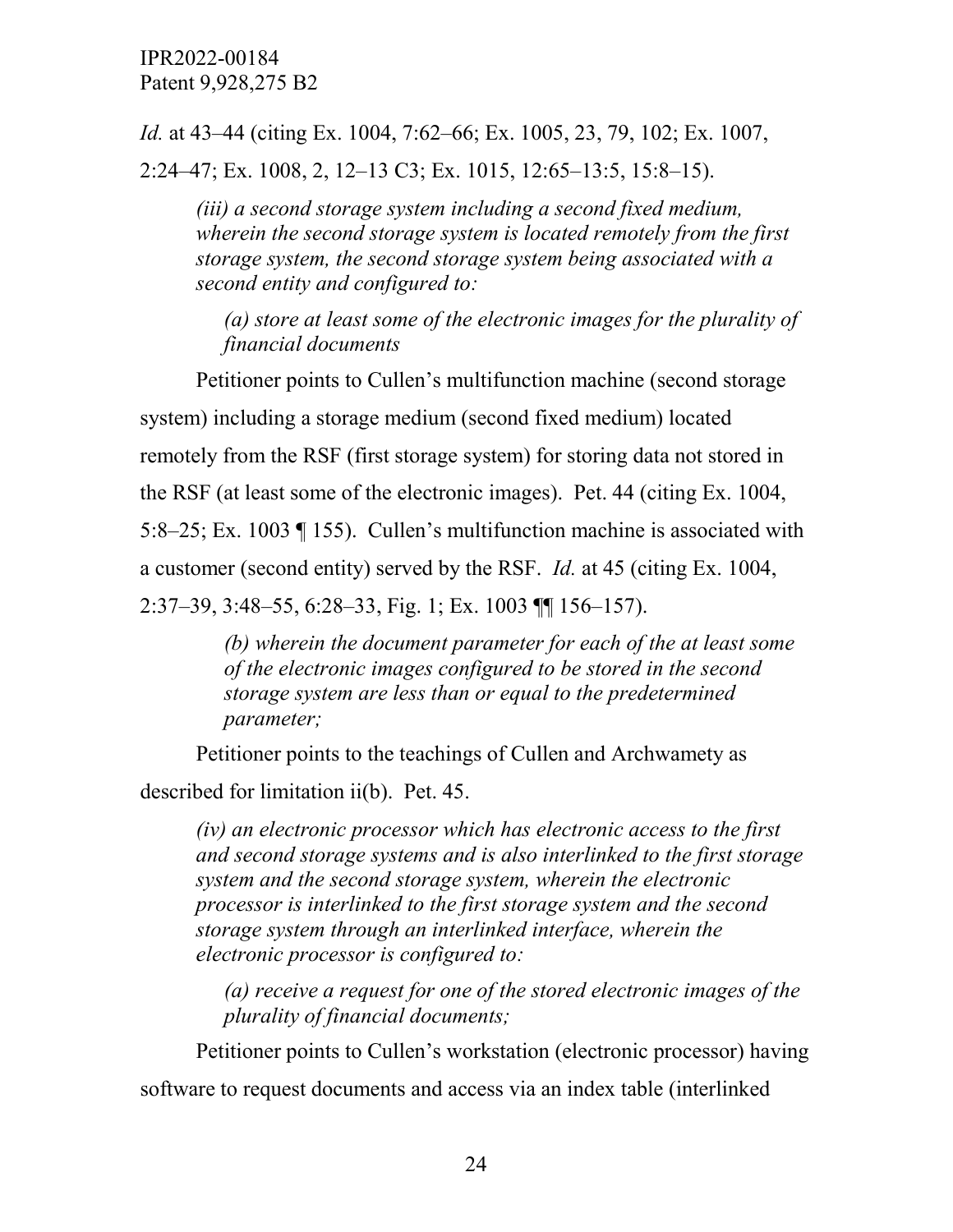interface) the RSF and multifunction machine (first and second storage systems). Pet. 46–50 (citing Ex. 1004, Fig. 8, 7:49–56, 8:51–55; Ex. 1003  $\P\P$  159–167).

> *(b) compare the numerical sequence of the document parameter associated with the requested stored electronic image to the predetermined parameter;*

*(c) automatically access the first storage system when the numerical sequence of the document parameter associated with the requested stored electronic image is greater than the predetermined parameter; automatically access the second storage system when the numerical sequence of the document parameter associated with the requested stored electronic image is less than or equal to the predetermined parameter;*

Petitioner points to Archwamety's determination of a document age from the current date and the exam date, and asserts that the document age is a document parameter expressed as a numerical sequence. Pet. 51–52 (citing Ex. 1005, Fig. 3.14, 97; Ex. 1003  $\P$  169). Petitioner asserts that when considered together, Cullen and Archwamety teach comparing the numerical sequence of the document parameter (e.g., the document age) with a predetermined parameter to determine which of two storage systems is targeted for retrieval and storage. *Id.* at 52–53 (citing Ex. 1004, 8:55–57, Fig. 8; Ex. 1005, 97, 143; Ex. 1003 ¶¶ 169–170). Petitioner points to Cullen as automatically accessing the appropriate storage system following that comparison. *Id.* at 54 (citing Ex. 1004, 8:58–9:4, Fig. 8; Ex. 1003 ¶¶ 171– 172). Petitioner points to Cullen's statement that "'*other algorithms* may be implemented to determine which images are kept' in remote storage" as providing a suggestion to use another algorithm, such as that taught by Archwamety. *Id.* at 25–26 (citing Ex. 1004, 8:4–15; Ex. 1003 ¶ 122).

*(d) and automatically retrieve the requested stored electronic*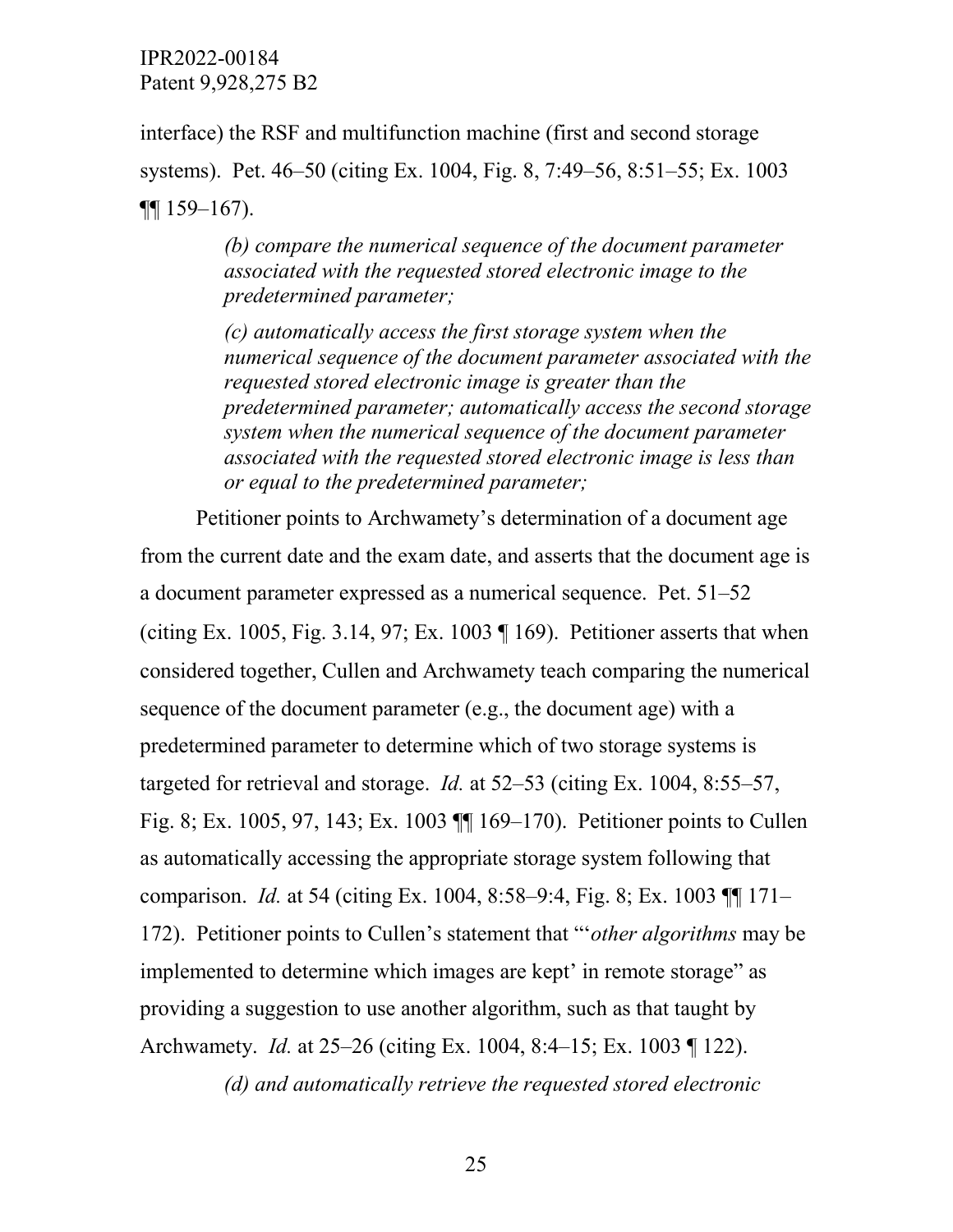*image from the first storage system or the second storage system once the first storage system or the second storage system has been accessed.*

Petitioner points to Cullen's automatic retrieval of the requested image following identification of the location of the requested document on the respective storage system. Pet. 55–56 (citing Ex. 1004, 8:58–9:4, Fig. 8; Ex. 1003 ¶ 173; Ex. 1005, 97 (describing retrieval as the reverse of storage)).

## *b) Conclusion*

Having reviewed Petitioner's arguments and supporting evidence in this present record, we determine that Petitioner has established adequately for purposes of this Decision that the combination of Cullen and Archwamety teaches or suggests the limitations of claim 1 and that a person of ordinary skill in the art would have had reason to combine the references' teachings with a reasonable expectation of success. Accordingly, we determine that Petitioner has demonstrated a reasonable likelihood that claim 1 would have been obvious over the combination of Cullen and Archwamety.

Claim 10 is an independent claim having similar limitations to claim 1, and claims 2–9, 11, 12, 14, and 15 depend from their respective independent claims. Petitioner has provided additional explanation for the manner by which the combination of Cullen and Archwamety is asserted to teach each limitation not found in claim 1. Pet. 58–71. With respect to claim 10, Petitioner argues obviousness for the reasons discussed for claim 1. *Id.* at 58–67 (citing Pet. 30–58). With respect to claims 2 and 11, Petitioner points to Cullen's different disk types on different mediums; i.e., magnetic disk on the first fixed medium and optical disk on the second fixed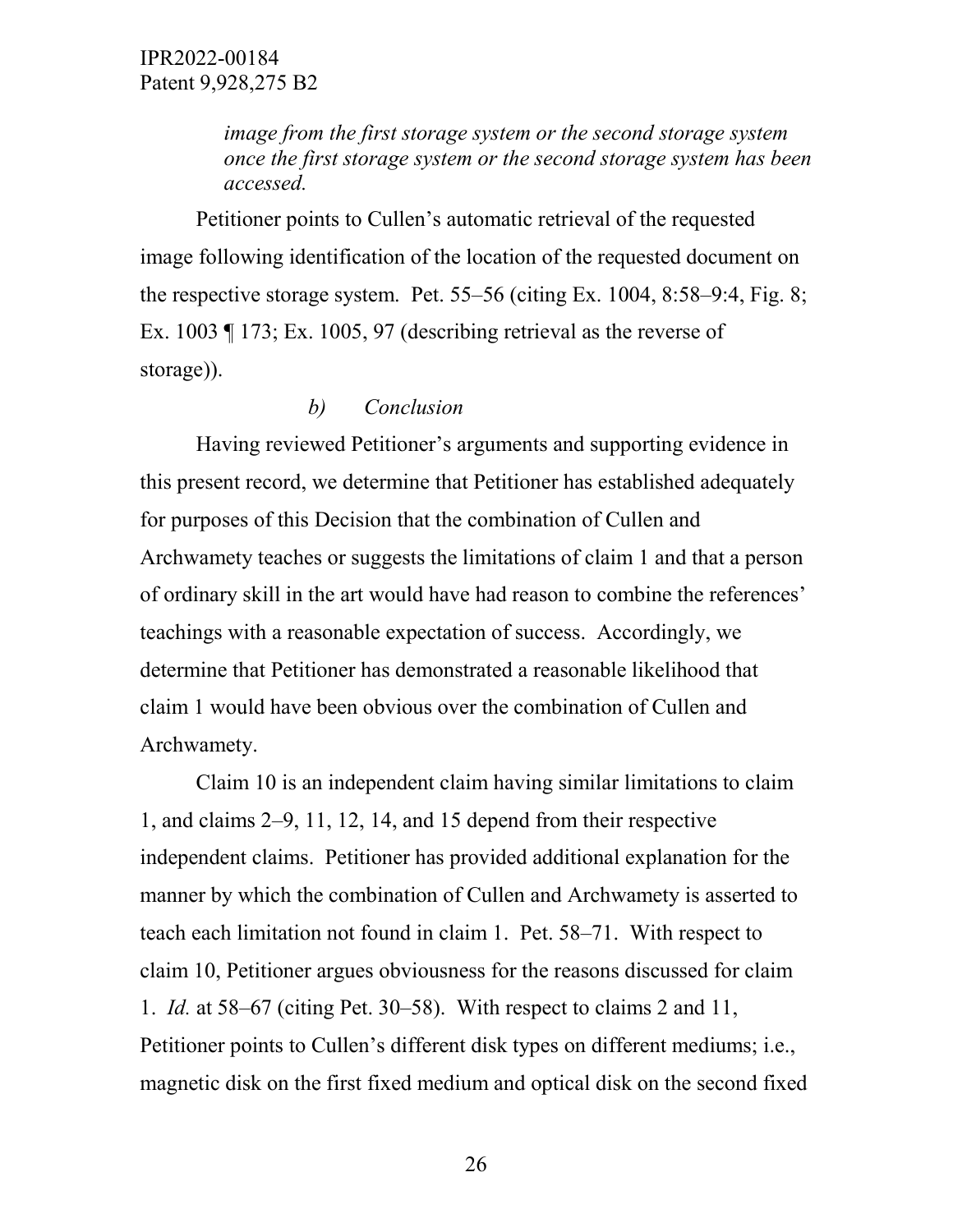medium. *Id.* at 67 (citing Ex. 1004, 5:8–25, 6:23–28; Ex. 1003 ¶ 196). With respect to claims 3–6, Petitioner points to Cullen's storage on magnetic or optical disk as teaching electronic storage in a fixed, physical storage medium, and Cullen's storage on random access memory ("RAM") or readonly memory ("ROM") as teaching electronic storage on an electronic medium. *Id.* at 68–69 (citing Ex. 1004, 3:19–25, 5:5–15, 6:23–28, Fig. 2; Ex. 1003 ¶¶ 197–198). With respect to claims 7 and 15, Petitioner points to Cullen's teaching that the first and second mediums may be the same type. *Id.* at 69 (citing Ex. 1004, 3:19–25, 5:5–15, 6:25–27, Fig. 2; Ex. 1003 ¶ 199). With respect to claims 8, 12, and 14, Petitioner points to Cullen's sending of the retrieved image to the workstation for inspection or viewing; i.e., reproduction. *Id.* at 70 (citing Ex. 1004, 8:65–67, 9:23–26; Ex. 1003 ¶ 200). With respect to claim 9, Petitioner points to Cullen's teaching that either the RSF or the multifunction machine is accessed; i.e., in the alternative. *Id.* at 71 (citing Ex. 1004, 8:48–9:4, Fig. 8; Ex. 1003 ¶ 201).

At this time, Patent Owner has not provided any arguments regarding the merits of Petitioner's obviousness arguments. Nonetheless, the burden remains on Petitioner to demonstrate unpatentability. *See Dynamic Drinkware*, 800 F.3d at 1378.

Having reviewed Petitioner's arguments and supporting evidence in this present record, including the arguments summarized above for claim 1, we determine that Petitioner has established adequately for purposes of this Decision that the combination of Cullen and Archwamety teaches or suggests the limitations of claims 2–12, 14, and 15, and that a person of ordinary skill in the art would have had reason to combine the references' teachings with a reasonable expectation of success. Accordingly, we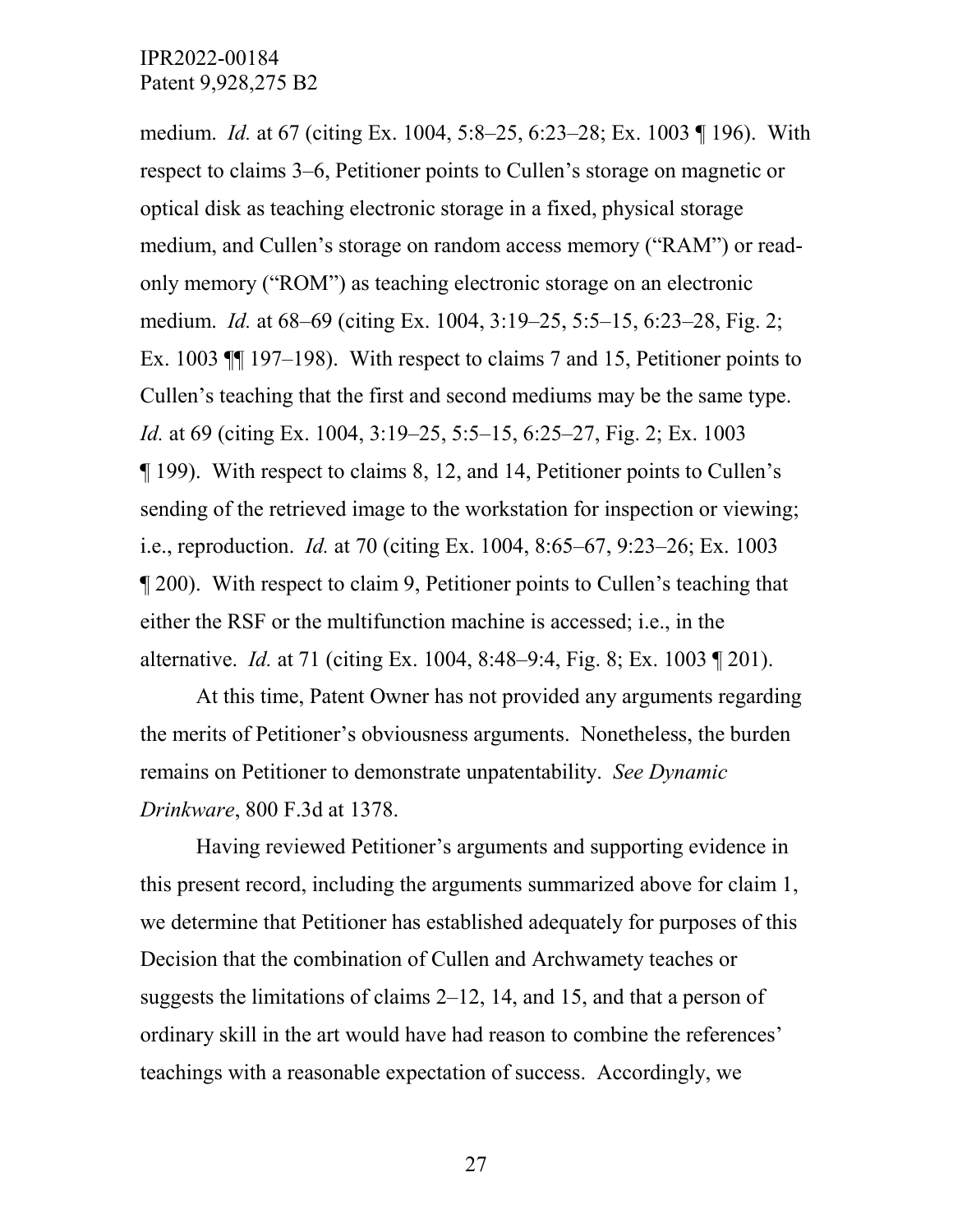determine that Petitioner has demonstrated a reasonable likelihood that these claims also would have been obvious over the combination of Cullen and Archwamety.

# *4. Preliminary Conclusion on Obviousness over Cullen and Archwamety*

Based on the evidence in the present record, we determine that Petitioner has demonstrated a reasonable likelihood of prevailing in showing that claims  $1-12$ , 14, and 15 are unpatentable under  $\S 103$  as obvious over the combination of Cullen and Archwamety.

## IV. CONCLUSION

For the reasons discussed above, we conclude Petitioner has shown a reasonable likelihood of prevailing with respect to at least one claim of the '275 patent. We have evaluated all of the parties' submissions and determine that the record supports institution. Accordingly, we institute an *inter partes* review of all challenged claims under all grounds set forth in the Petition.

Our determination at this stage of the proceeding is based on the evidentiary record currently before us. This decision to institute trial is not a final decision as to patentability of any claim for which *inter partes* review has been instituted. Our final decision will be based on the full record developed during trial.

## V. ORDER

For the foregoing reasons, it is

ORDERED that pursuant to 35 U.S.C. § 314(a), an *inter partes*  review is hereby instituted for the following asserted ground: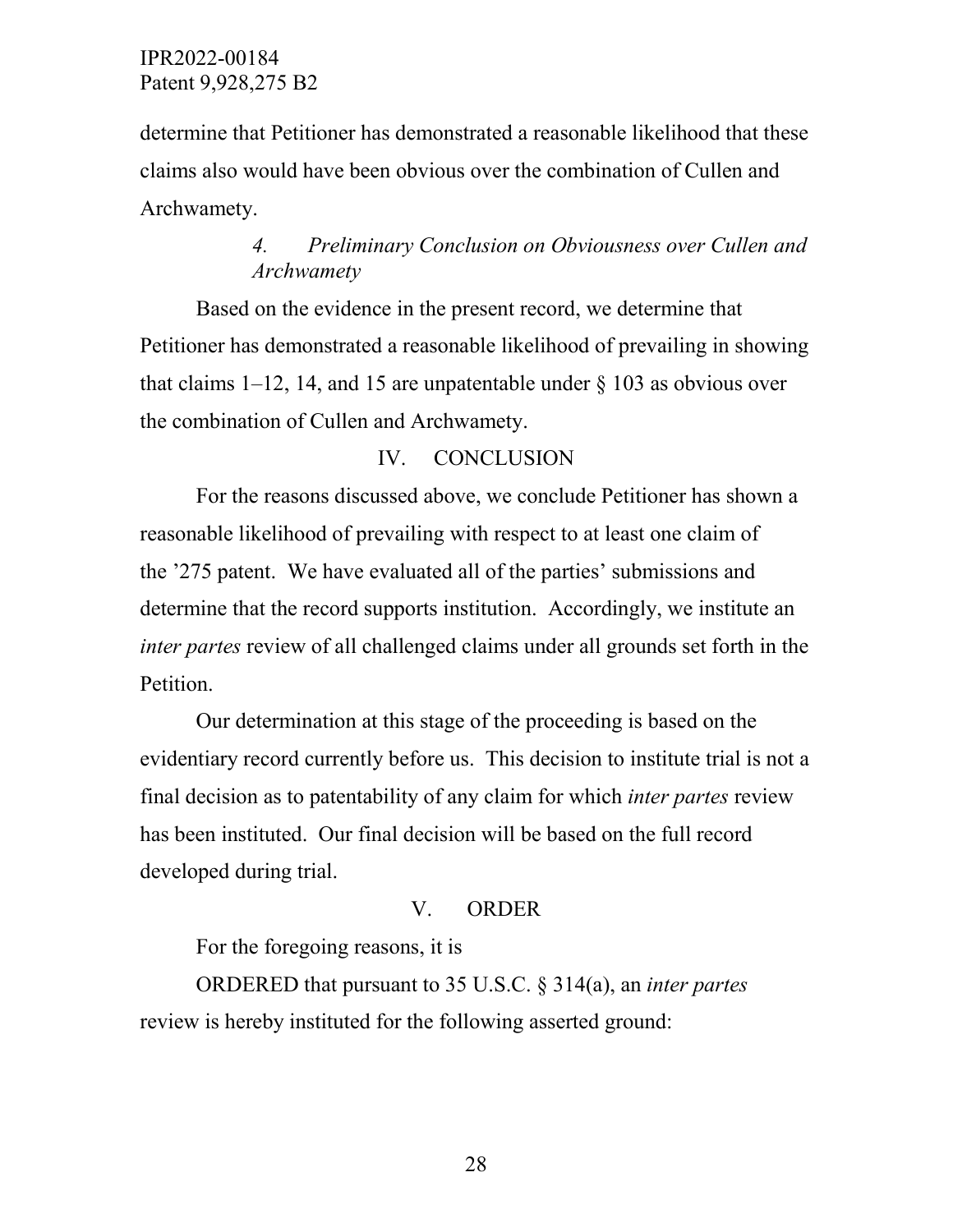| $ $ Claim(s) Challenged $ $ | 35 U.S.C. $\frac{1}{2}$ | Reference(s)/Basis |
|-----------------------------|-------------------------|--------------------|
| $1-12, 14, 15$              | 103                     | Cullen, Archwamety |

FURTHER ORDERED that pursuant to 35 U.S.C. § 314(c) and 37 C.F.R. § 42.4, notice is hereby given of the institution of a trial; the trial will commence on the entry date of this Decision.